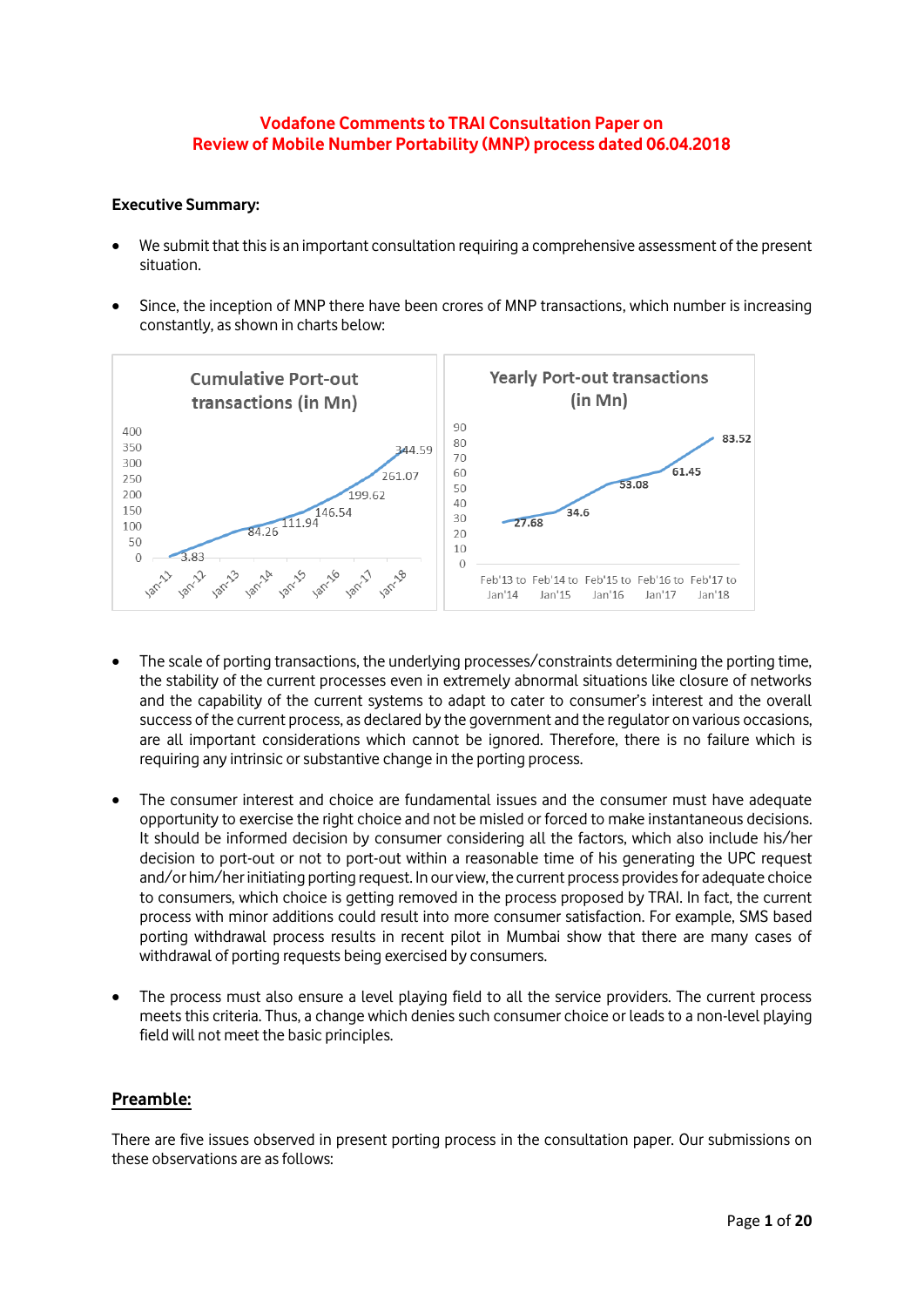# **1. Issues in generation/ delivery and validation of Unique Porting Code**

We are in agreement that generation and delivery of UPC to the subscriber intending to port is the basic requirement.

The concern of non-delivery or delay in receipt of UPC by subscriber is mentioned in the consultation paper. We respectfully submit that we do not agree with the statement in the consultation paper that "On various occasions it has come to notice that UPCs are not issued to the subscribers by DO whereas the charges for the SMS are deducted from the subscriber's account.". There are millions of UPCs being delivered successfully through automated processes. The technical issues, if at all, will be very rare. Even some very rare complaints, which have been given to us by TRAI, show that the UPCs have been sent but not received due to issues like consumer already ported out, handset setting issues. Therefore, this is not an issue at all and thus, it cannot be attributed as a reason for change in process.

We respectfully submit that the TRAI's draft MNP requlations ( $7<sup>th</sup>$  amendment) dated 16.08.2017 (which is as recent as 8 months) did not even mention about UPC non-delivery or delay in delivery as a concern. Therefore, this consultation paper in this respect is inconsistent with the factual position.

The chances of manual error by subscriber while communicating/entering UPC as mentioned in the consultation paper, will be same in the proposed process as that in the current process. Consumer needs to know about such mismatch within a reasonable time and he should not be kept waiting for a period of say four days. We only submit that this concern can be addressed within the current process by rearranging the batch processing.

We respectfully submit that the instances of closure of services of some operators were extremely exceptional and the root cause of the problem was that such operators closed their networks denying connectivity to the consumersfor even sending SMS for generating UPC. This cause isindependent of the MNP process. Despite that we had voluntarily provided solutions like ICR to enable consumers of one of such TSP to get connected for UPC generation and port-out to any network of their choice.

In respect of UPC mismatch and UPC invalid/expiry cases, we submit that these are two different sets. As regard to UPC mismatch, we reiterate that so long the UPC code is to be manually fed in the PoS system, there will always be some chances of mismatch irrespective whether UPC is generated by DO or MCH. This issue cannot get addressed even under the proposed process.

As regard UPC invalid/expiry cases, we submit that these cases are very nominal due to reasonable time frame given for port-out as per the current process. In case the time frame are shortened for any reason, these UPC invalid/expiry cases will increase substantively.

The percentage of UPC mismatch & invalid/expired UPC is given in consultation paper as 40% of total rejections of porting requests. We respectfully submit that such instances over total porting requests are very nominal i.e. only 5% in our case, which shows that this is not a major cause for any substantive process change.

For the reasons stated above, we submit that the issues in generation /delivery and validation of UPC as mentioned in the consultation paper are neither substantive nor material nor linked with MNP process and concerns like UPC non-delivery or delay in delivery are unfounded.

## **2. Rejections of porting requests**

The rejections of porting requests can be done on the valid grounds. The current process gives opportunity to consumer to reconsider his decision at any time between generation of UPC request and initiating porting request and also thereafter within a window of 24 hours. We submit that in this regard, the current process has rightfully put obligations on both DO and RO but the corresponding deterrents for not following the process is only on DO. For a fair level playing field to all operators, we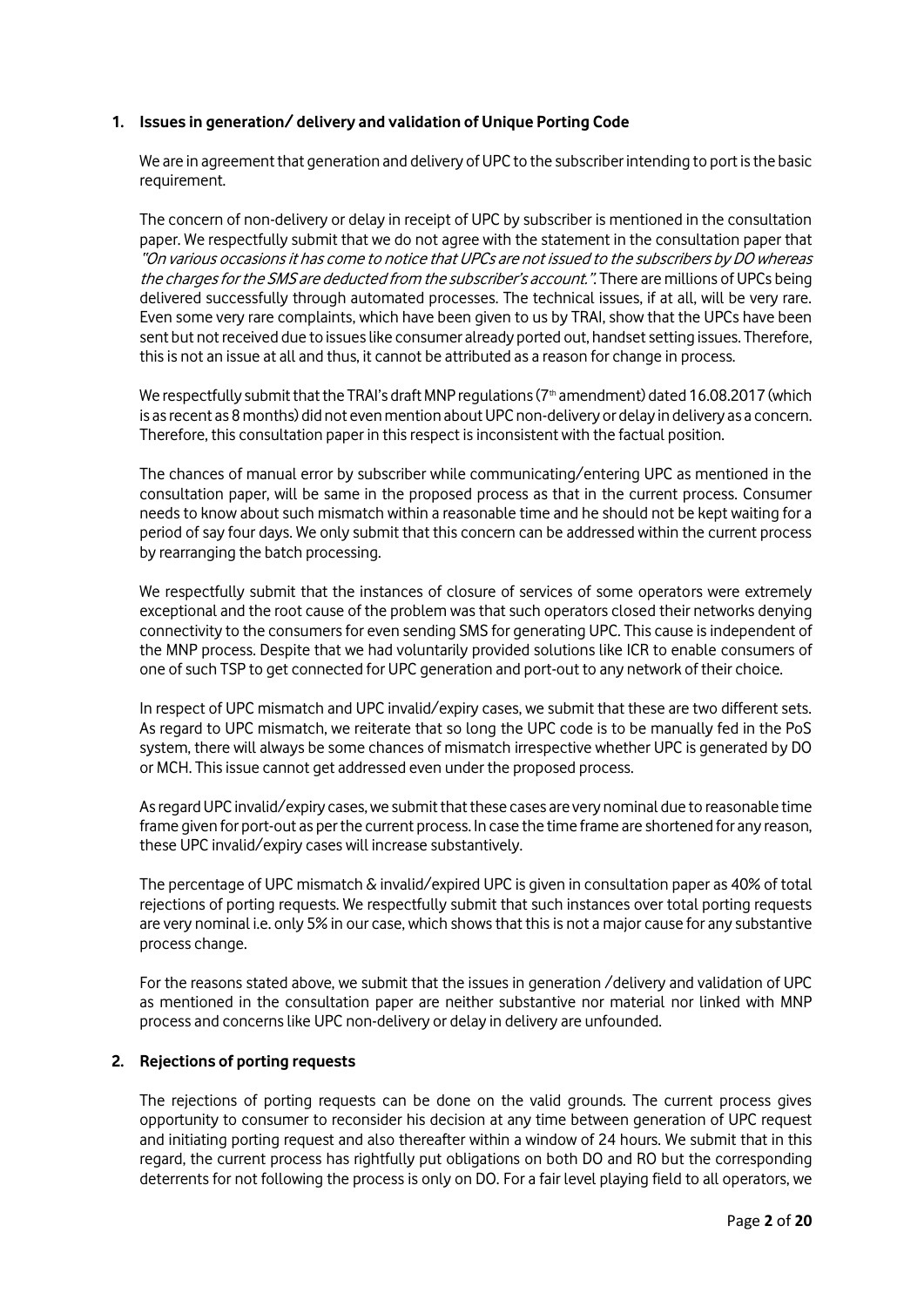have been submitting that in case of withdrawal of porting request, the RO enters into shoes of DO and therefore, there should be some deterrent on RO for not following the process. We had shared the processes enabling withdrawal request (including SMS based withdrawal process), which is necessitated due to the consumer's choice to remain with DO. Thus, we submitthat the current process should be fine-tuned to allow this valid consumer choice, within a reasonable time. This will address the key concern being faced by the consumers.

In regard to issues like 'Age on network for less than 90 days' including issues of prepaid to postpaid migration or vice versa and mobile numbers having facilities like CUG being rejected on contractual obligations ground, while we fully agree with TRAI that such reasons are not valid reasons, we respectfully submit that the proposed process in the consultation paper is not addressing these issues.

In regard to concern raised in clause 2.13, we submit that there was concern against one RO, which it seems has now been addressed. Further, the proposed process in the consultation paper does not address this aspect.

Kindly note that the porting process is common for both prepaid and postpaid subscribers, without disclosing the identity till the port-out request stage that whether the consumer is a prepaid or a postpaid consumer. The grounds of rejections in postpaid are more. At the same time, the number of postpaid connections are only 3 to 4% and MNP cases of postpaid are much lower compared to prepaid. Thus, any major process change for an exceptional reason mentioned in clause 2.12 (a) and that too which is applicable to some cases of postpaid subscribers, is not required. We submit that TRAI should continue to take steps either under the current process or through compliance to ensure that any such exceptional case does not happen.

For the reasons stated above, we submit that rejections of porting requests as mentioned in clause 2.12 of the consultation paper are not linked with the proposed MNP process.

## **3. Communication to the subscriber**

Consumer's satisfaction and his faith in the MNP process is of utmost importance. The current process, which has successfully ensured porting of more than 34 crores subscribers till January 2018, shows that the process overall has consumers' trust and meets their requirements.

We agree that, to the extent possible, the consumer should be given timely communication on the status of request for porting. For instance, in case of age on network where consumer is not eligible even during the entire 15 day UPC validity (like age on network is 72 days on the date of UPC request), the same should be informed within few hours of receipt of UPC request. This information today is available to consumer only after he gets UPC and thereafter generating porting request through RO. This means today, the consumer has to take new connection from RO and then he will know his ineligibility on the ground of age on network.

The time taken for intimation of rejection to the consumer is a factor of technical and regulatory issues like KYC. It also is a factor of the consumer gathering information regarding the services of other operators to exercise his/her choice to port-out to some other operator or to remain with the current operator. We reiterate that an assumption that a request for UPC is a request to instantaneously port out to another operator, is a wrong assumption. It may be noted that there are very high number of cases where the consumer chooses to remain back with the same operator even after generation of UPC request and does not even raise a porting request. The Porting requests are only 50% of the UPC requests, as seen from the following chart: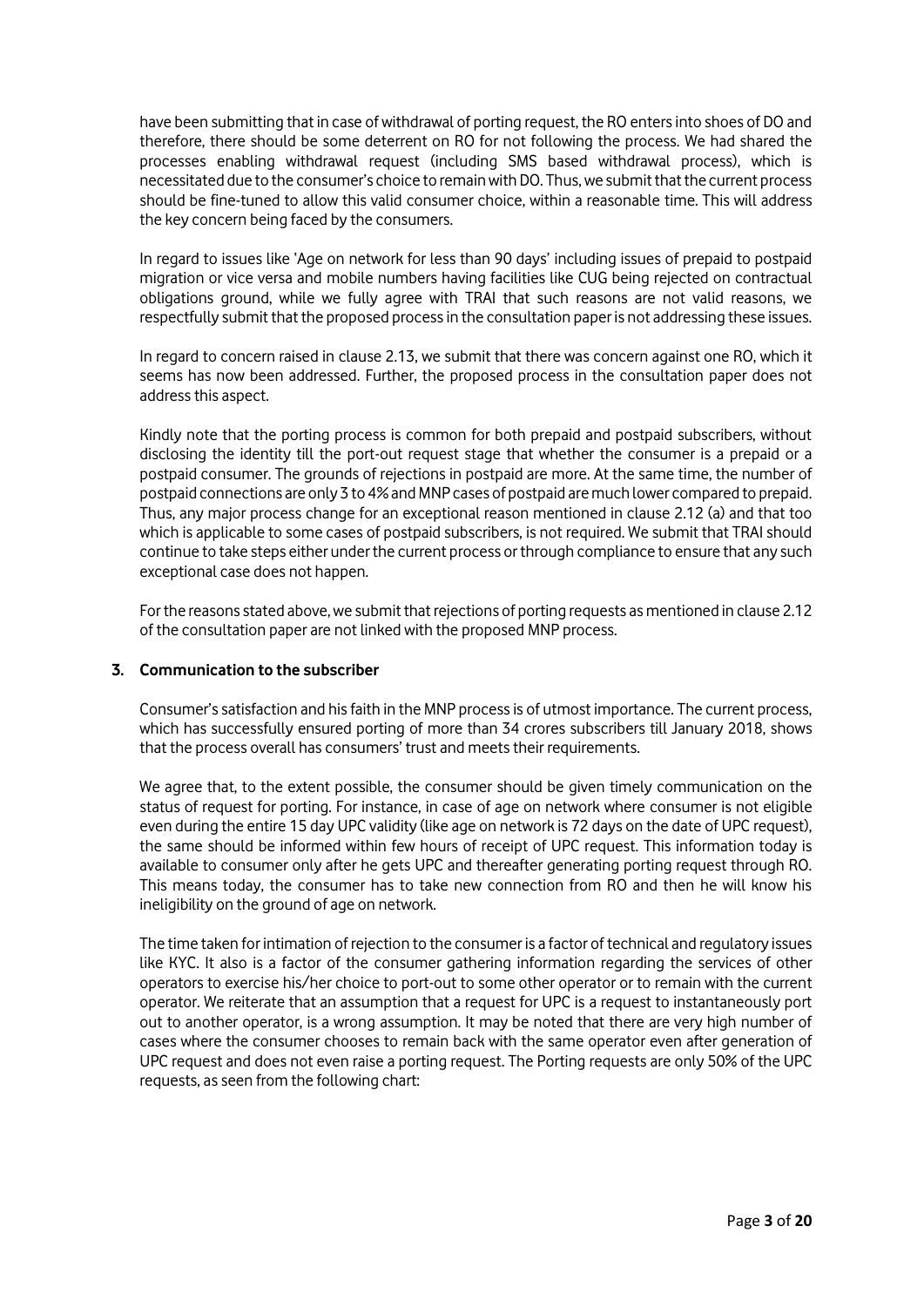

Even where porting request is made, it is submitted that within the given window of 24 hours, the consumer has a right to withdraw the porting request and there are many such cases.

The assumption that the technical checks on the grounds enunciated for rejection of porting and KYC can be done instantaneouslywould not be correct. Apart from other issues, the checks on grounds like matter is sub-judice and prohibited by a court of law requires probing which is time consuming. These checks and corresponding timelines would, in any case, be required even in the process proposed under the consultation paper.

# **4. Withdrawal of Porting Request**

The consumer has a choice to select a new operator or to remain with the existing operator. This is fundamental right of the consumer. A reasonable period is therefore necessary after generation of port out request to consider withdrawal.

The consultation paper acknowledges the above and states that the subscriber is entitled to withdraw the porting request within twenty four hours of making the request, by informing the RO in writing. It also acknowledges that the action of cancelling the porting request has to be initiated by the RO and the DO is not permitted to entertain such withdrawal requests, however, practically it looks lucrative on the part of RO to not to process the withdrawal request, since RO is interested in acquiring the new subscriber. It mentions that it has been reported that in many cases, the RO does not take any action on such requests even if the request is received well in time.

It implies from the above that with consumer being entitled to withdraw the porting request, RO should act upon valid request from consumer. The current regulations make it obligatory on RO but it does not provide any monitoring/deterrent when RO is not following the process. Further, the regulation mentions that withdrawal request should be given in writing. We have shared detailed processes on such request being made by consumer through email (in writing), which was being followed, and in the alternative through a SMS based transparent process, which is presently being implemented and is at pilot stage. However, we find no mention of these important issues in the consultation paper.

The consultation paper, on the contrary, mentions that as per the information collected by TRAI, it appears that only few operators forward such withdrawal requests and rest of the operators process negligible number of withdrawal requests, with a proposition in clause 2.55 that there may not be need of withdrawal request.

We respectfully submit that TRAI's proposition is contradictory to its own position that consumer is entitled to withdraw porting request. It is also incorrect to assume that it is only informed subscriber who is actually interested in porting his mobile number shall initiate porting request. The facts show a completely different picture.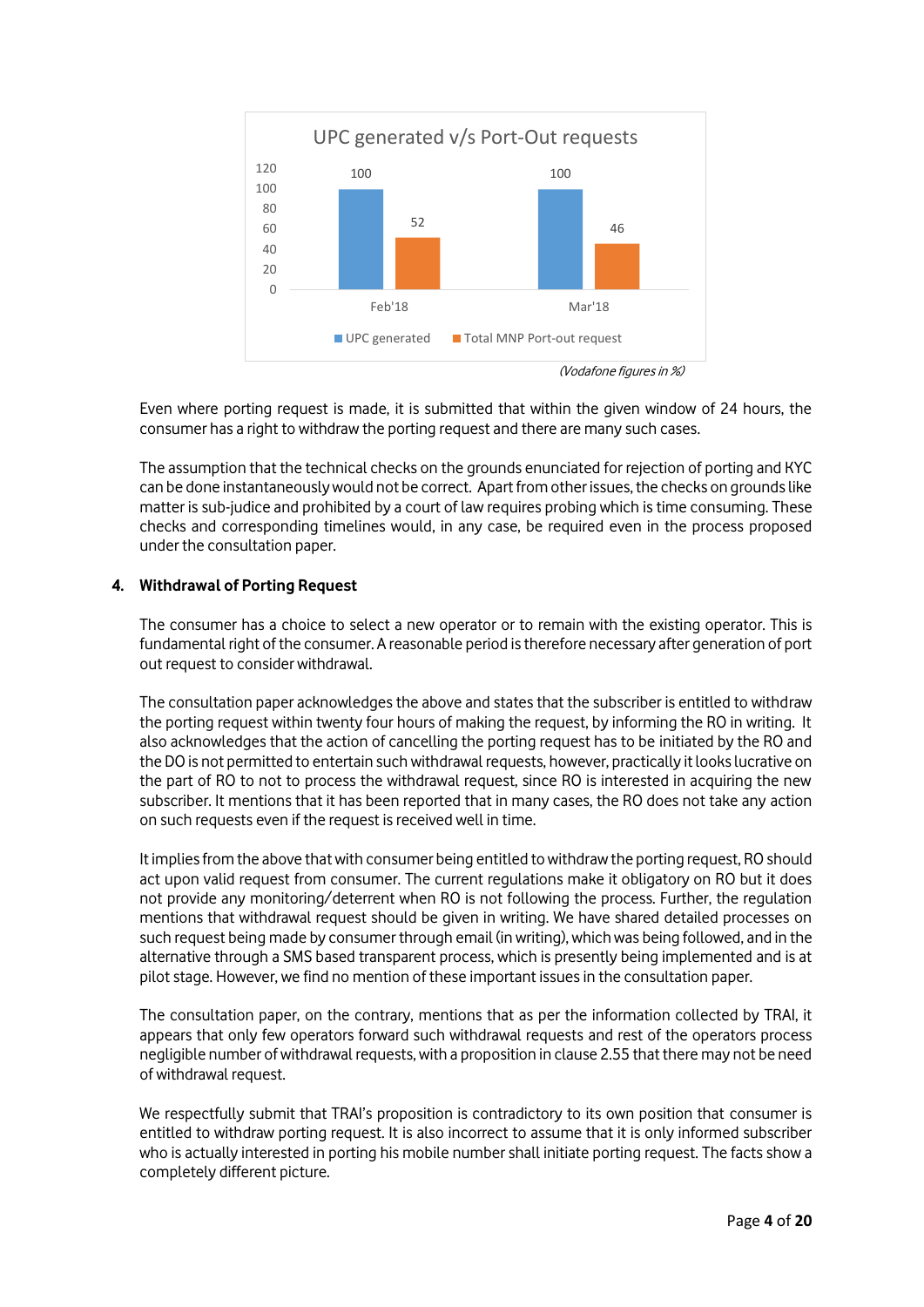We have recently done pilot of a consumer friendly SMS based withdrawal process for porting requests, with one TSP (TSP-A) in Mumbai service area. Results of this pilot are encouraging and lot of consumers are actually withdrawing their porting requests. In April'2018 month itself, more than 4000 withdrawal requests have been raised by consumers of Vodafone and TSP-A in Mumbai service area only. These withdrawal requests are approx. 3% of total successful port-in for Vodafone and the TSP-A, pan India implementation by all TSPs would mean almost 1.4 lakh consumers per month exercising their right of withdrawal of porting requests.

The proposed process in consultation paperis compressing the time period from the time of generation of UPC request to port out, ignoring that consumer has right to explore all the options. We reiterate that assumption that a request for UPC is a request to instantaneously port out to another operator, is a wrong assumption. It may be noted that there are very high number of cases where the consumer chooses to remain back with the same operator even after generation of UPC request and not even raising a porting request. **Thus a two stage process i.e. from request for UPC generation till port out request and from that stage to actual port out, with a reasonable window in each stage for proper consideration by consumer is critical.** 

The cooling period has to be given to the consumer to think about the options. If such cooling period is not given then the consumer can be led to wrong choices.

The assumption in the consultation paper and the proposed compressed and unreasonable timeline is also against the fundamental rights of the operator to attempt to rightfully retain its own subscriber. This is one of the basic concern on the proposed process which denies legitimate right to consumer and to the operator. The consumer cannot be led to forced choices under time pressure.

## **Thus, withdrawal process is to be strengthened and not dropped from the porting process.**

### **5. Fraudulent porting**

Any fraudulent porting needs to be curbed. Vodafone fully supports any process of matching the basic consumer information between RO and DO at the time of port out request. In this respect, we will only submit that there has been regulatory uncertainty to the industry and to the consumers on e-KYC process. The consultation paper is premised on assumption of e-KYC whereas the ground situation is different. The operators are moving or moved to e-KYC. There are many existing subscribers who have not given and perhaps are not required to provide e-KYC re-verification. Thus, a process assuming that matching based on Aadhaar number can be done in all cases is an incorrect assumption. Further, the checks should be conducted uniformly across all transactions else the concerns will remain unaddressed.

**Thus, the five issues observed in the current process, as mentioned in the consultation paper, are either incompletely or incorrectly stated or have been based on assumptions/anticipations and/or, to the extent relevant, are not getting addressed in the proposed process. In light of this and for other key issues mentioned below, it may not be appropriate to bring such major changes in absence of any failure and will result in unnecessary costs and will be against consumer interests.**

### **Other key points in the proposed porting process**

The proposed process suffers from incorrect assumptions regarding KYC/e-KYC as mentioned above and also on the processes explained in footnote 1 under Clause 2.23 and Clause 2.46 of the consultation paper. It admittedly is based on anticipation of functionality of certain third party (security agencies) processes by the time the proposed MNP process is implemented. This not only makes the whole MNP process subjective being dependent on third party readiness in future. We submit that any such important proposed changes, which will require considerable investments, cannot be initiated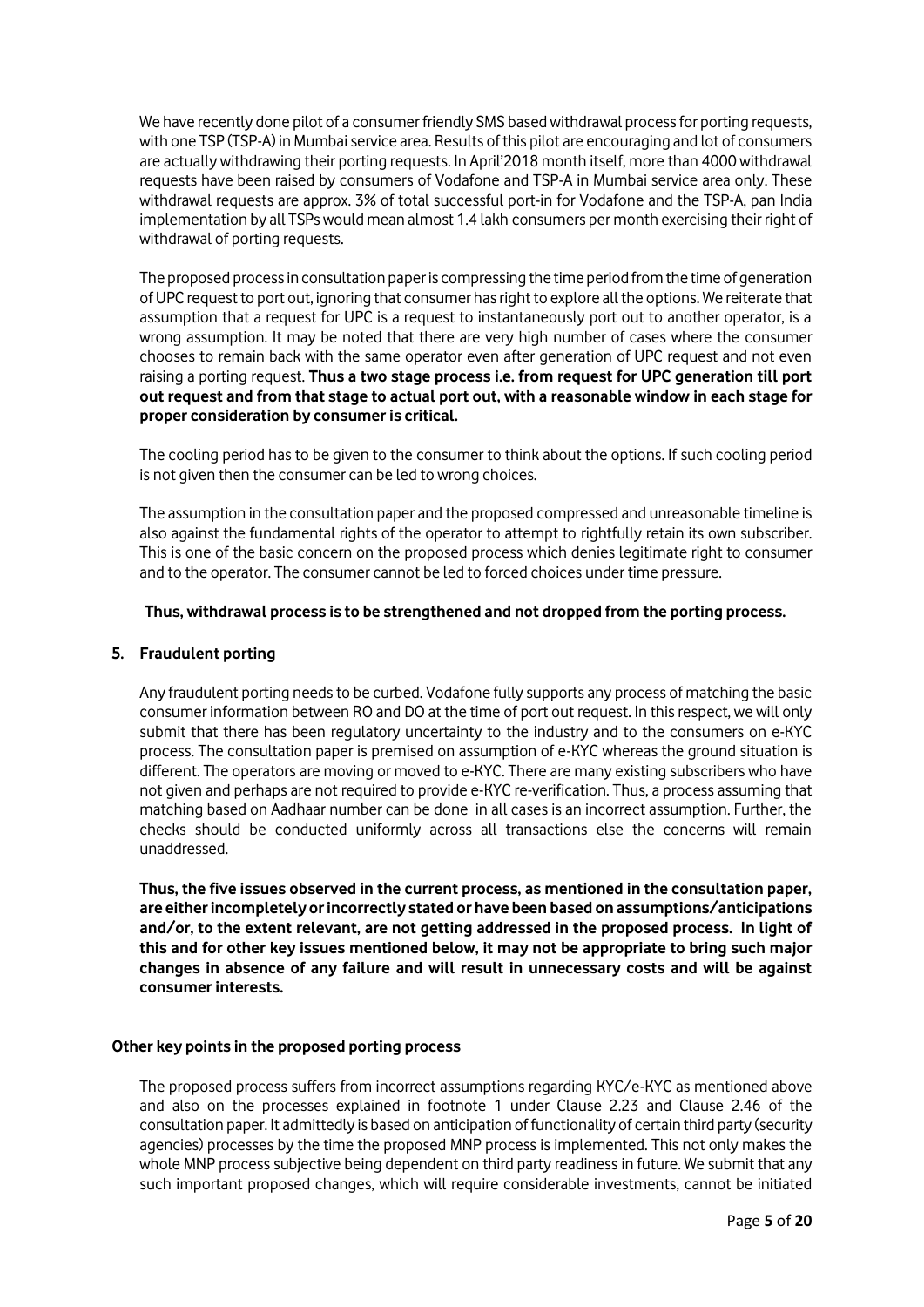without any such third party processes being first implemented. The discussion on this subject, in the manner stated in the consultation paper is, therefore, pre-mature. These relevant factors are mentioned but their status is being overlooked leading to danger of the discussions taking place on wrong assumptions. We submit that industry at this stage is under huge financial distress and it cannot afford any investments based on anticipations and wrong assumptions.

It further means that the proposed process cannot initiate without clarity on e-KYC status and without third party processes being fully operational, as mentioned in footnote 1 under Clause 2.23.

The proposed process requires that information regarding status of subscriber, i.e. prepaid or postpaid, is to be shared with MNPSP at the initial stage, i.e. at the time of generation of UPC request. This information before the porting request being generated is commercially sensitive and not relevant for UPC generation.

### **With this background, we are hereunder providing our question wise comments:**

## **Q1. Would it be appropriate that MNPSP be assigned the task of generating and communicating the Unique Porting Code (UPC) to the subscriber intending to port his mobile number as proposed in the consultation paper?**

### **Comments:**

As mentioned in the Preamble, we are of the view that the issues in generation /delivery and validation of UPC as mentioned in the consultation paper are neither substantive nor material nor linked with MNP process and concerns like UPC non-delivery or delay in delivery are unfounded.

At the cost of repetition, we emphasize upon the following:

- a) The concern of non-delivery or delay in receipt of UPC by subscriber is mentioned in the consultation paper. We respectfully submit that we do not agree with the statement in the consultation paper that "On various occasions it has come to notice that UPCs are not issued to the subscribers by DO whereas the charges for the SMS are deducted from the subscriber's account.". There are millions of UPCs being delivered successfully through automated processes. The technical issues, if at all, will be very rare. Even some very rare complaints which have been given to us by TRAI show that the UPCs have been sent but, not received due to issues like consumer already ported out, handset setting issues. Therefore, this is not an issue at all and thus, it cannot be attributed as a reason for change in process.
- b) We respectfully submit that the TRAI's draft MNP regulations ( $7<sup>th</sup>$  amendment) dated 16.08.2017 (which is as recent as 8 months) did not even mention about UPC non-delivery or delay in delivery as a concern. Therefore, this consultation paper in this respect is inconsistent with the factual position.
- c) The chances of manual error by subscriber while communicating/entering UPC as mentioned in the consultation paper, will be same in the proposed process as that in the current process. Consumer needs to know about such mismatch within a reasonable time and he should not be kept waiting for a period of say four days. We only submit that this concern can be addressed within the current process by rearranging the batch processing.
- d) We respectfully submit that the instances of closure of services of some operators were extremely exceptional and the root cause of the problem was that such operators closed their networks denying the connectivity to the consumers to even send SMS for generating UPC. This cause is independent of the MNP process. Despite that we had voluntarily provided solutions like ICR to enable consumers of one of such TSP to get connected for UPC generation and port-out to any network of their choice.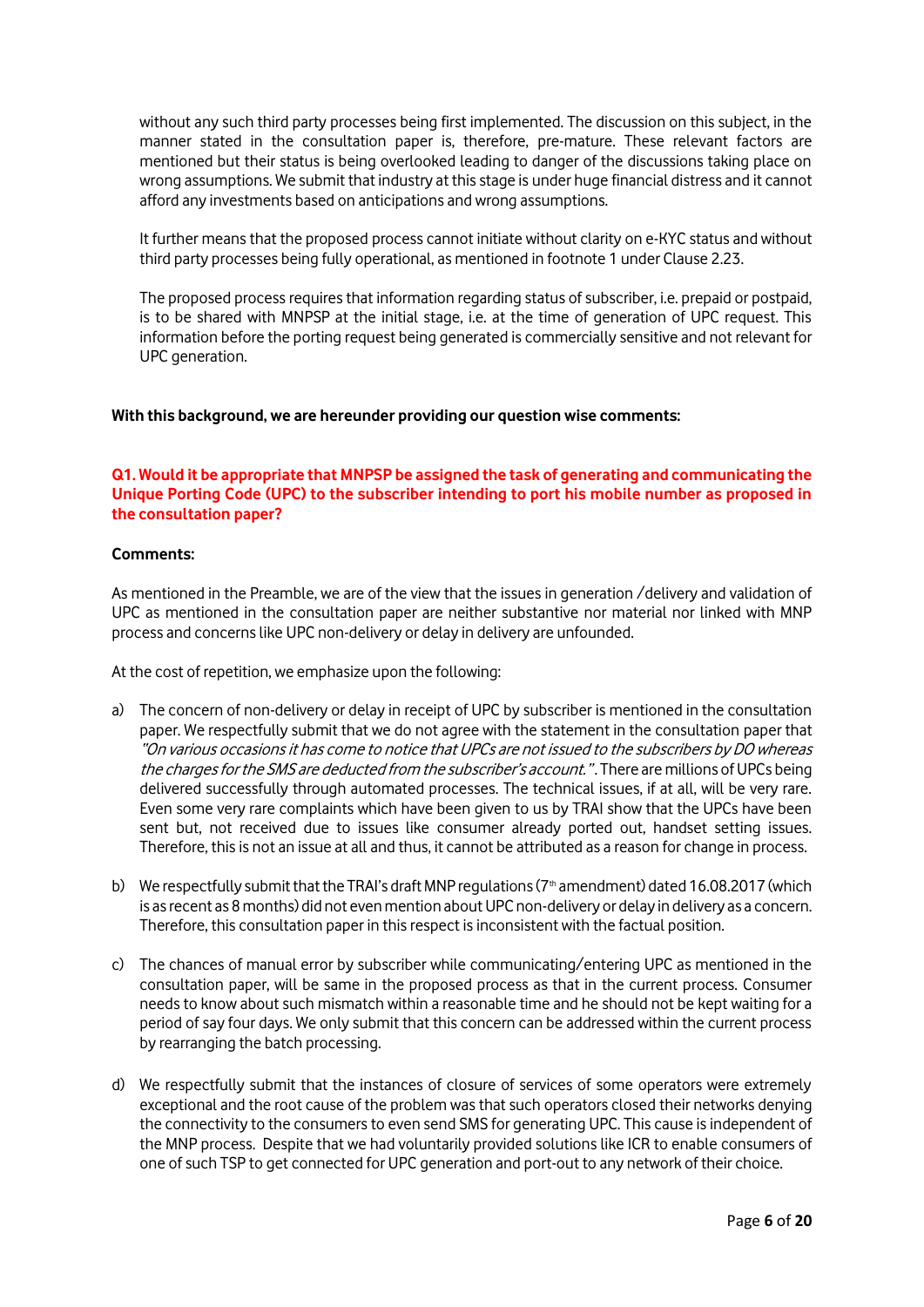- e) In respect of UPC mismatch and UPC invalid/expiry cases, we submit that these are two different sets. As regard to UPC mismatch, we reiterate that so long the UPC code is to be manually fed in the PoS system, there will always be some chances of mismatch irrespective whether UPC is generated by DO or MCH. This issue is not getting addressed even under the proposed process.
- f) As regard UPC invalid/expiry cases, we submit that these cases are very nominal due to reasonable time frame given for port-out as per the current process. In case the time frame are shortened for any reason, these UPC invalid/expiry cases will increase substantively.
- g) The percentage of UPC mismatch & invalid/expired UPC is given in consultation paper as 40% of total rejections of porting requests. We respectfully submit that such instances over total porting requests are very nominal i.e. only 5% in our case, which shows that this is not a major cause for any substantive process change.
- h) In the past in case of sudden closure of services by a TSP, there were long delays, due to technical and capacity reasons, witnessed at the MNPSP level, which continued for many days. Such facts should be considered for any such change in process.

We respectfully submit that the premise of this question in the consultation paper in Clause 2.17 that "keeping in view the existing scenario and the issues observed that the process of generation and delivery of UPC needs to be reviewed" is not correct. Therefore, it will not be appropriate that MNPSP be assigned the task of generating and communicating the Unique Porting Code (UPC) to the subscriber intending to port his mobile number as proposed in the consultation paper.

There are other reasons as to why this task of UPC generation cannot/should not be assigned to MNPSP, which are as follows:

- 1. UPC generation is only like an OTP given to the consumer which is valid for a given period of time. Consumer has the choice to use such UPC later, if he/she decides to port-out. Thus, MNPSP's role starts only when a port-out request is generated and before that there is no role of MNPSP.
- 2. UPC generation was introduced to ensure KYC information match to curb any fraudulent port-outs, allowing preliminary check between the subscriber and the DO. It is therefore, DO's role to receive such request, generate the code and send it to the same MSISDN number.
- 3. Presently, UPC generation is handled by one party only i.e. Donor operator. DO is responsible and equipped to handle consumer complaints as well. Moreover, it is clear to consumer that only DO is responsible for any UPC non-generation issue (if any isolated instance).

In the proposed scenario where UPC is to be generated by MNPSP, but, the SMS is to be originated by consumer & delivered to consumer through DO's network, troubleshooting UPC non-generation will become very complex for the consumer. The consumers would continue to approach DO only but, DO may not be able to address the concerns due to dependency on MNPSP. Hence, the proposed process will cause serious dissatisfaction to the consumers.

4. TSPs have invested in building the existing UPC and MNP framework and the system/processes are running smoothly. With proposed framework, the existing MNP system including UPC generation systems will become redundant, thereby causing huge sunk cost at one hand, with the risk of increase in expenses for the same transactions which are proposed to be undertaken by MNPSPs. This is in our view is completely avoidable under the given circumstances when the process has been proven to be stable and meeting consumer's requirement and when the industry is in such a financial stress.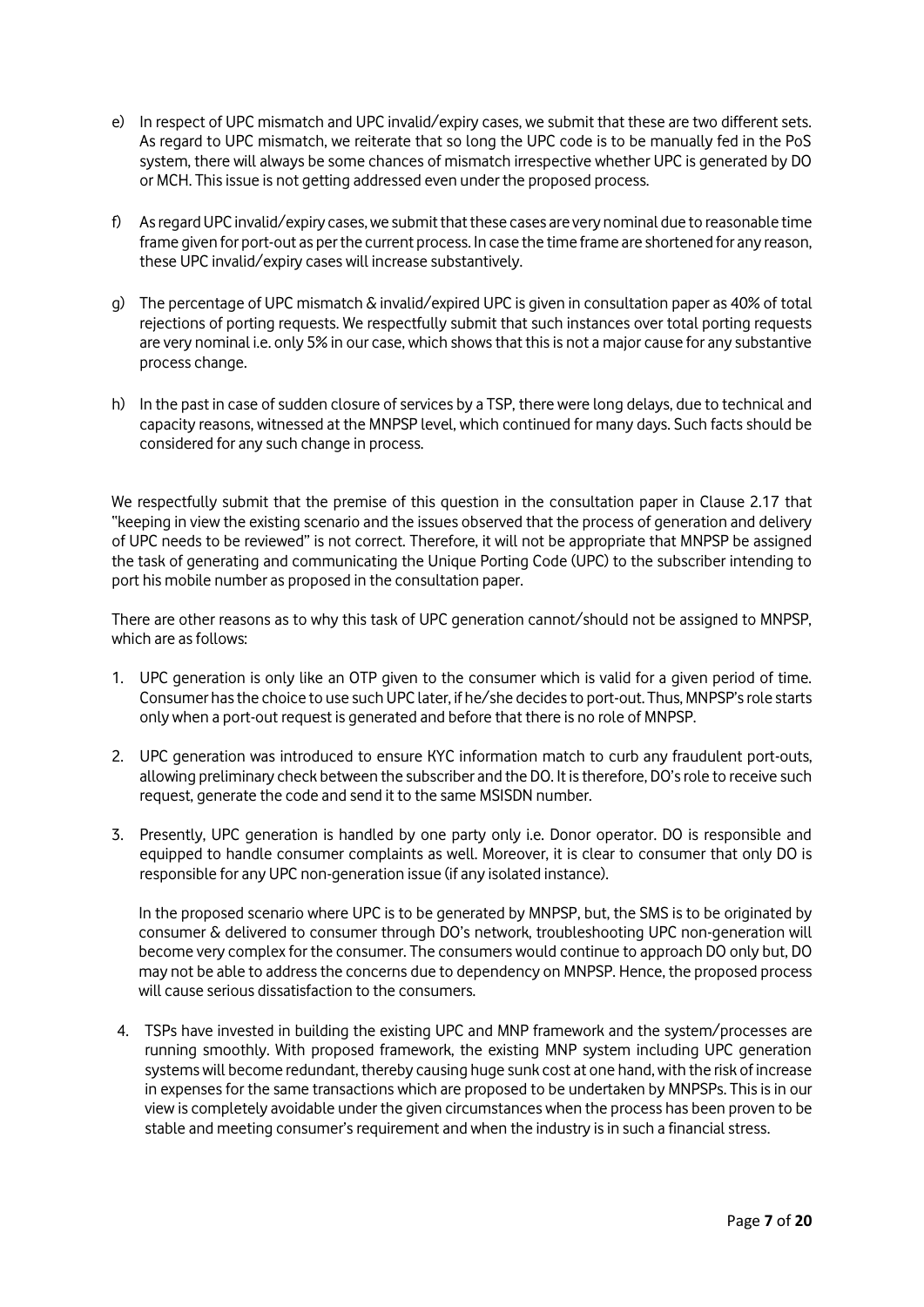- 5. Considering the proposal being that MNPSP will handle the UPC requests and generation, which UPC request and generations are at least two times more than actual porting requests, MNPSP will need to deploy systems with huge capacity catering to industry wide UPC request. This will not be desirable thing considering TSPs already have such systems in place.
- 6. It is not fair to TSPs with up and running systems, to be subject to any change in the process, due to other TSPs closing down services when such TSPs were obliged to provide adequate opportunity to their consumers to make choices within given time frame. In case of closure, TSPs under license is obliged to maintain services for a certain notice period to consumer and if such condition was enforced upon respective TSPs which have closed down, then such situation of non-generation/delivery of UPC would not have arisen.
- 7. We would also like to submit that details of subscribers (MSISDNs) who have generated UPC thus indicating their wish to port out of a TSP, is a commercially sensitive information, prone to misuse and may have serious impact on the business model of a TSP. Even though the MNP operator may be a licensee, we would not recommend any 3<sup>rd</sup> party other than the Donor operator, to generate UPC and thereby possess such information. Therefore, in our view, UPC should not be generated by MNP operator.

## **Q2. If you agree to assign the task of UPC generation to MNPSPs, whether the revised process outlined in the consultation paper is appropriate to address the relevant issues being faced in the existing MNP process?**

# **Comments:**

For the reasons given above, we do not agree to assign the task of UPC generation to MNPSPs. Therefore, the proposed revised process outlined in the consultation paper which is based on this condition is not agreeable. The said process is also not appropriate for some of the reasons mentioned in the Preamble. At the cost of repetition, we emphasize upon the following:

## **1. Rejections of porting requests**

- The current process gives opportunity to consumer to reconsider his decision at any time between generation of UPC request and initiating porting request and also thereafter within a window of 24 hours. We submit that in this regard, the current process has rightfully put obligations on both DO and RO but the corresponding deterrents for not following the process is only on DO. For a fair level playing field to all operators, we have been submitting that in case of withdrawal of porting request, the RO enters into shoes of DO and therefore, there should be some deterrent on RO for not following the process. We had shared the processes enabling withdrawal request, which is necessitated due to the consumer's choice to remain with DO. Thus, we submit that the current process should be fine-tuned to allow this valid consumer choice, within a reasonable time. This will address the key concern being faced by the consumers.
- In regard to issues like 'Age on network for less than 90 days' including issues of prepaid to postpaid migration or vice versa and mobile numbers having facilities like CUG being rejected on contractual obligations ground, while we fully agree with TRAI that such rejections are not valid, we respectfully submit that the proposed process in the consultation paper is not addressing these issues.
- Kindly note that the porting process is common for both prepaid and postpaid subscribers, without disclosing the identity till the port-out request stage that whether the consumer is a prepaid or a postpaid consumer. The grounds of rejections in postpaid are more. At the same time, the number of postpaid connections are only 3 to 4% and MNP cases of postpaid are much lower compared to prepaid. Thus, any major process change for an exceptional reason mentioned in clause 2.12 (a) and that too which is applicable to some cases of postpaid subscribers, is not required. We submit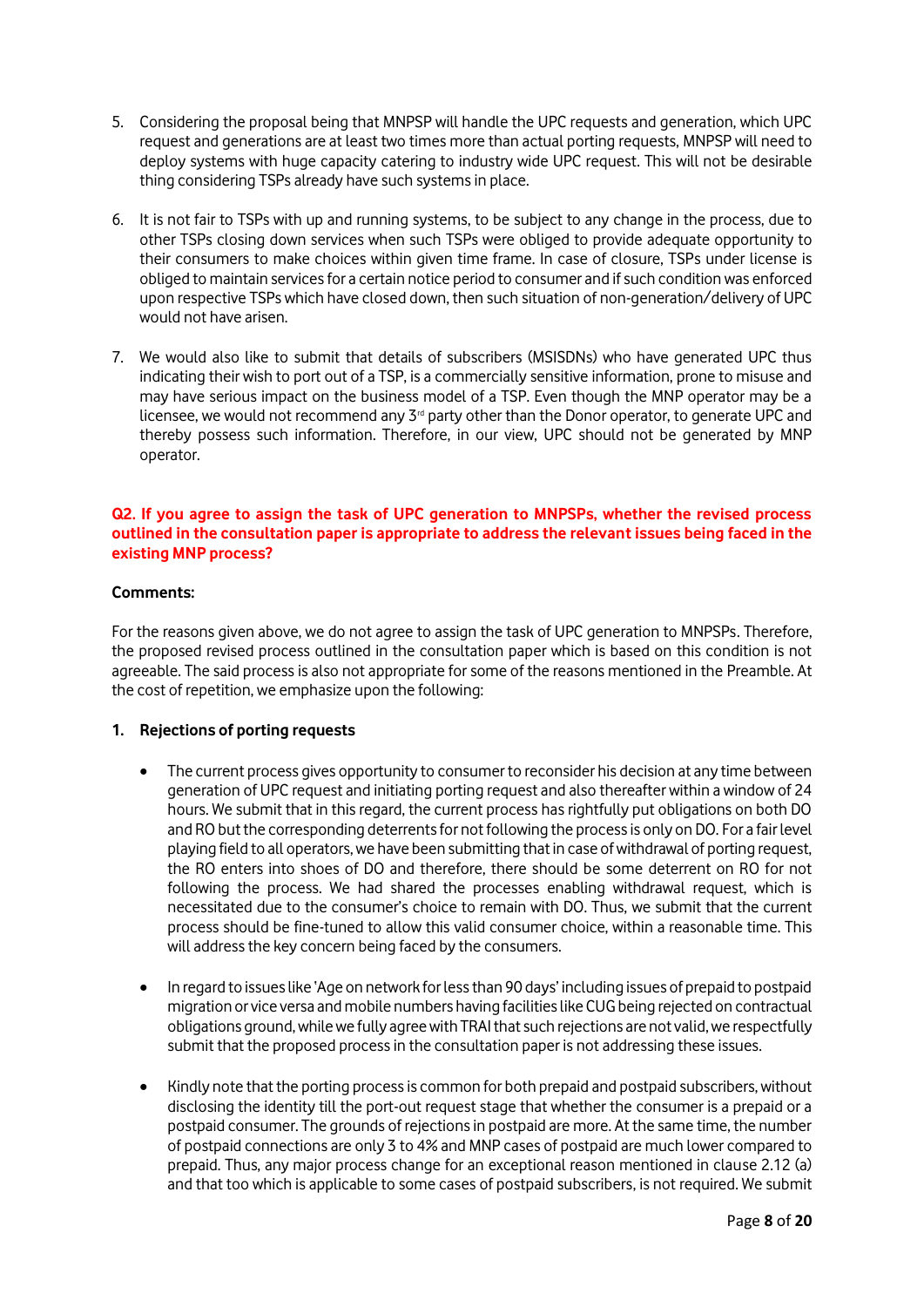that TRAI should continue to take steps either under the current process or through compliance to ensure that any such exceptional case does not happen.

For the reasons stated above, we submit that rejections of porting requests as mentioned in clause 2.12 of the consultation paper are not linked with the proposed MNP process.

## **2. Communication to the subscriber**

- Consumer's satisfaction and his faith in the MNP process is of utmost importance. The current process which has successfully ensured porting of more than 34 croressubscribers (as on January 2018), shows that the process overall has consumer's trust and meets the requirement of the consumers.
- The time taken for intimation of rejection to the consumer is a factor of technical and regulatory issues like KYC. It also is a factor of the consumer gathering information regarding the services of other operators to exercise his/her choice to port-out to some other operator or to remain with the current operator. We reiterate that an assumption that a request for UPC is a request to instantaneously port out to another operator, is a wrong assumption. It may be noted that there are very high number of cases where the consumer chooses to remain back with the same operator even after generation of UPC request and not even raising a porting request. The Porting requests are only 50% of the UPC requests, as seen from the following chart:



- 
- Even where porting request is made, it is submitted that within the given window of 24 hours, the consumer has a right to withdraw the porting request.
- The assumption that the technical checks on the grounds enunciated for rejection of porting and KYC can be done instantaneously would not be correct. Apart from other issues, the checks on grounds, like matter is sub-judice and prohibited by a court of law, requires probing which is time consuming. These checks and corresponding timelines would, in any case, be required even in the process proposed under the consultation paper.

## **3. Withdrawal of Porting Request**

 The consumer has a choice to select a new operator or to remain with the existing operator. This is fundamental right of the consumer. A reasonable period is therefore necessary after generation of port out request to consider withdrawal. The consultation paper acknowledges the above and states that the subscriber is entitled to withdraw the porting request within twenty four hours of making the request, by informing the RO in writing. It also acknowledges that the action of cancelling the porting request has to be initiated by the RO and the DO is not permitted to entertain such withdrawal requests,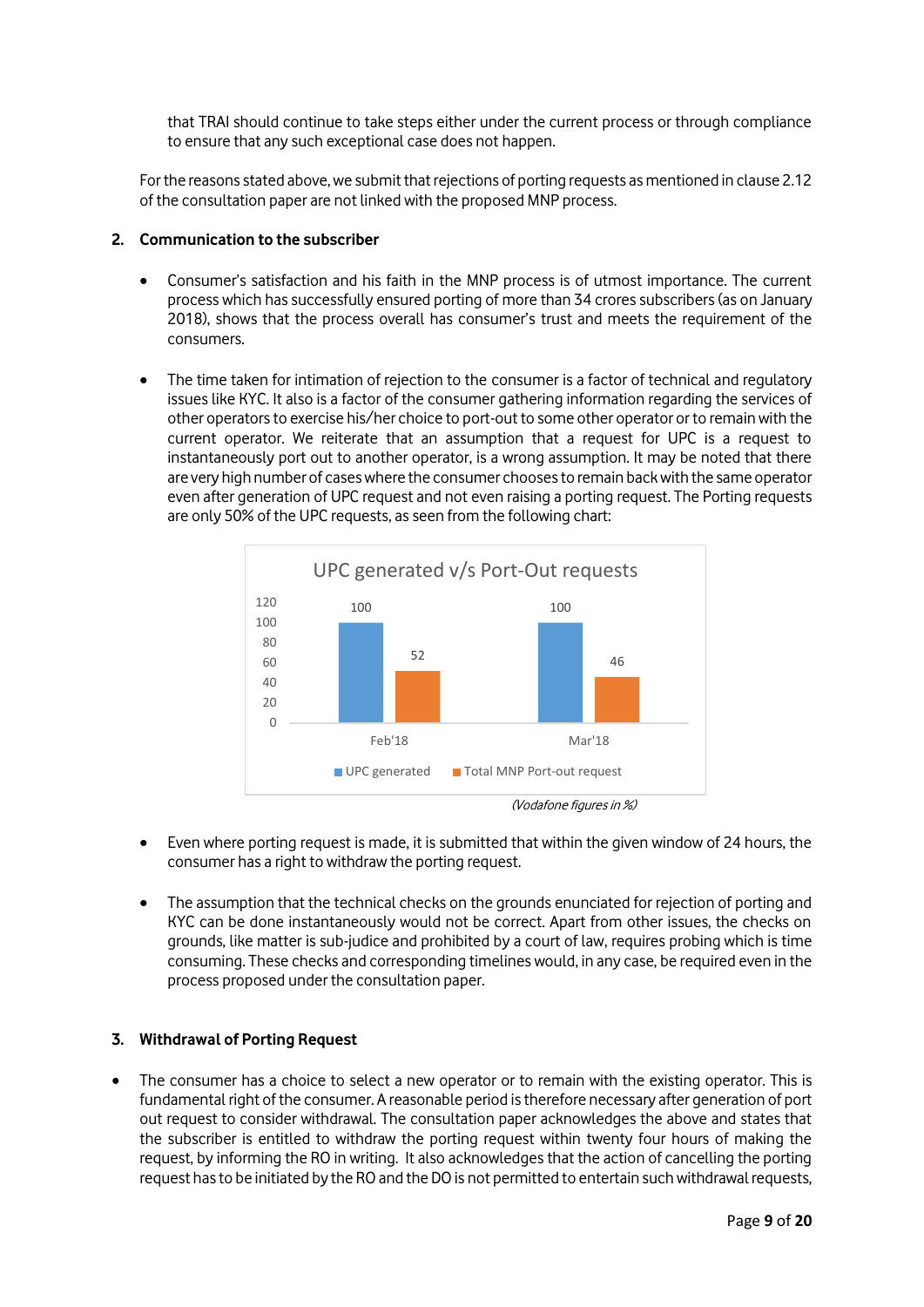however, practically it looks lucrative on the part of RO to not to process the withdrawal request, since RO is interested in acquiring the new subscriber. It mentions that it has been reported that in many cases, the RO does not take any action on such requests even if the request is received well in time.

It implies from the above that with consumer being entitled to withdraw the porting request, RO should act on valid withdrawal request from consumers. The current regulations makes it obligatory on the RO but it does not provide any monitoring/deterrent where RO is not following the process. Further, the regulation mentions that withdrawal request should be given in writing. We have shared detailed processes on such request being made by consumer through email (in writing), which was being followed, and in the alternative through a SMS based transparent process, which is presently being implemented and is at pilot stage. However, we find no mention of these important issues in the consultation paper.

The consultation paper, on the contrary, mentions that as per the information collected by TRAI, it appears that only few operators forward such withdrawal requests and rest of the operators process negligible number of withdrawal requests, with a proposition in clause 2.55 that there may not be need of withdrawal request.

We respectfully submit that TRAI's proposition is contradictory to its own position that consumer is entitled to withdraw porting request. It is also incorrect to assume that it is only informed subscriber who is actually interested in porting his mobile number shall initiate porting request. The facts show a completely different picture.

We have recently done pilot of a consumer friendly SMS based withdrawal process for porting requests, with one TSP (TSP-A) in Mumbai service area. Results of this pilot are encouraging and lot of consumers are actually withdrawing their porting requests. In April'2018 month itself, more than 4000 withdrawal requests have been raised by consumers of Vodafone and TSP-A in Mumbai service area only. These withdrawal requests are approx. 3% of total successful port-in for Vodafone and the TSP-A, pan India implementation by all TSPs would mean almost 1.4 lakh consumers per month exercising their right of withdrawal of porting requests.

The proposed process in consultation paper is compressing the time period from the time of generation of UPC request to port out, ignoring that consumer has right to explore all the options. We reiterate that assumption that a request for UPC is a request to instantaneously port out to another operator, is a wrong assumption. It may be noted that there are very high number of cases where the consumer chooses to remain back with the same operator even after generation of UPC request and not even raising a porting request. **Thus a two stage process i.e. from request for UPC generation till port out request and from that stage to actual port out, with a reasonable window in each stage for proper consideration by consumer is critical.** 

The cooling period has to be given to the consumer to think about the options. If such cooling period is not given then the consumer can be led to wrong choices.

The assumption in the consultation paper and the proposed compressed and unreasonable timeline is also against the fundamental rights of the operator to attempt to rightfully retain its own subscriber. This is one of the basic concern on the proposed process which denies legitimate right to consumer and to the operator. The consumer cannot be led to forced choices under time pressure.

## **Thus, withdrawal process is to be strengthened and not dropped from the porting process.**

## 4. **Fraudulent porting**

 Any fraudulent porting needs to be curbed. Vodafone fully supports any process of matching the basic consumer information between RO and DO at the time of port out request. In this respect, we will only submit that there has been regulatory uncertainty to the industry and to the consumers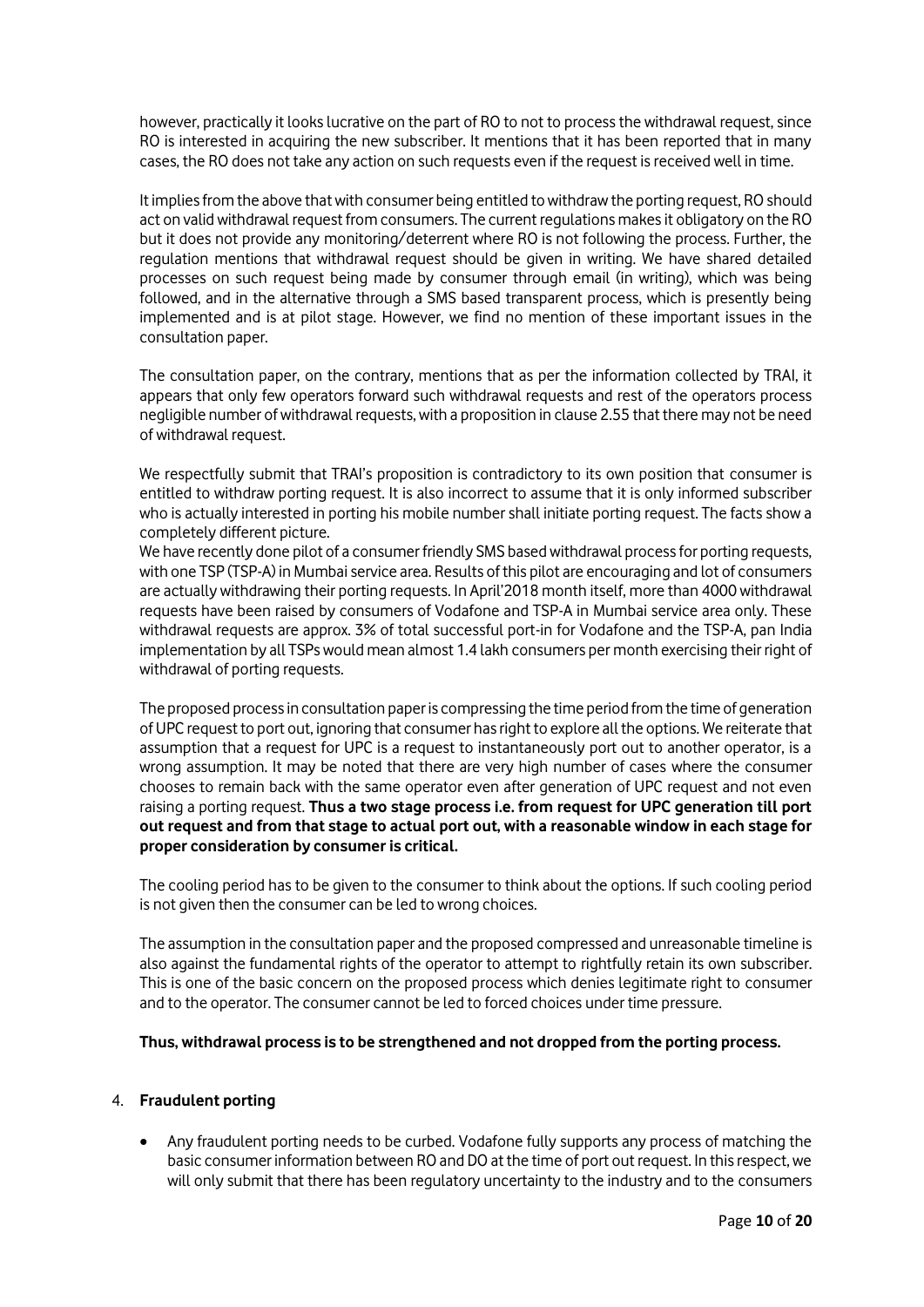on e-KYC process. The consultation paper is premised on assumption of e-KYCwhereas the ground situation is different. The operators are moving or moved to e-KYC. There are many existing subscribers who have not given and perhaps are not required to provide e-KYC re-verification. Thus, a process assuming that matching based on Aadhaar number can be done in all cases is an incorrect assumption. Further, the checks should be conducted uniformly across all transactions else the concerns will remain unaddressed.

## **Thus, the issues observed in the current process, as mentioned in the consultation paper, are either incompletely or incorrectly stated or have been based on assumptions/anticipations and/or, to the extent correct, are not getting addressed in the proposed process.**

There are other corresponding reasons which are as follows:

 The proposed process suffers from incorrect assumptions regarding KYC/e-KYC as mentioned above and also on the processes explained in footnote 1 under Clause 2.23 and Clause 2.46 of the consultation paper. It admittedly is based on anticipation of functionality of certain third party (security agencies) processes by the time the proposed MNP process is implemented. This not only makes the whole MNP process subjective being dependent on third party readiness in future. We submit that any such important proposed changes, which will require considerable investments, cannot be initiated without any such third party processes being first implemented. The discussion on this subject, in the manner stated in the consultation paper is, therefore, pre-mature. These relevant factors are mentioned but their status is being overlooked leading to danger of the discussions taking place on wrong assumptions. We submit that industry at this stage is under huge financial distress and it cannot afford any investments based on anticipations and wrong assumptions.

It further means that the proposed process cannot initiate without clarity on e-KYC status and without third party processes being fully operational, as mentioned in footnote 1 under Clause 2.23.

- The proposed process requires that information regarding status of subscriber, i.e. prepaid or postpaid, is to be shared with MNPSP at the initial stage, i.e. at the time of generation of UPC request. This information before the porting request being generated is commercially sensitive and not relevant for UPC generation.
- Presently, instant generation of UPC and its receipt leads to consumer satisfaction and trust into the process. In the proposed revised process, it will not be possible to generate and deliver instant UPC to consumer since, pre-checks are to be done by DO which will take time. Since, consumer perceives instant SMS revert of UPC, any lag in this regard will lead to consumer dissatisfaction and also distrust in the process.
- As per current process, activation/deactivation at DO/RO level happens in the night hours between 10:00 pm to 5:00 am in the morning. This has been prescribed primarily considering consumer's interest that his services should not be affected in the day time. Under the proposed revised process, activation/deactivation will be on real time basis i.e. 24x7, which will cause serious service disruption to the consumer and very high complaint rate on the call centers of both RO and DO.
- Currently, MNP activations and deactivations happens between 10 PM to 5 AM, where all partner teams are actively monitoring the process so as to achieve MNP SLA of 2 hours. During this period, there are very less requests for other services from customers hence least impact.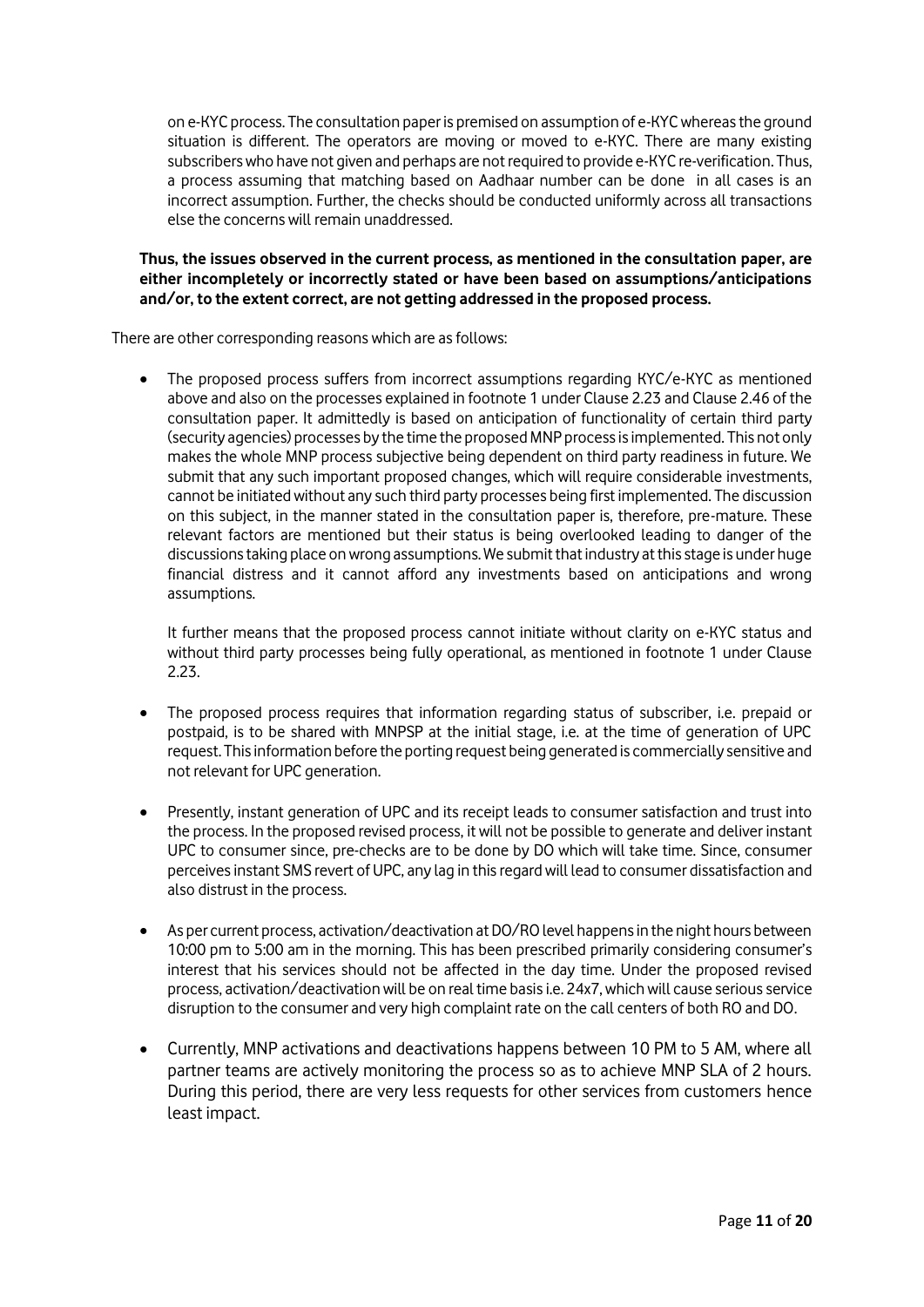Below are the some of the challenges for MNP activation/deactivation process if changes to 24x7.

- $\circ$  Impact of customer services during day hours due to  $\sim$ 4 hours of no service period hence will lead to customer dissatisfaction and escalation.
- o Dedicated team of all partners for 24x7 support to achieve MNP SLA of 2 hours.
- o In daytime, there are other multiple requests i.e. normal activation/SIMEX/VAS/DATA which customer are opting.
- o System activities like OS/DB patching/health check /planned downtime are generally performed during non-MNP window time (5 AM to 10 PM) due to which MNP activation/deactivation requests might get delay.
- $\circ$  Normal activations are happening throughout the day and during peak hours usually there is substantial load on systems i.e. late afternoon/evening time. Clubbing of MNP activation/deactivation along with other services might impact the normal activation and MNP activation both.
- The TSPs will have to substitute their processes and systems, which will increase their cost and increase their dependencies on third party systems of MNPSPs. This certainly will increase the dissatisfaction and complaint rate amongst the consumers.
- **Corporate porting can't be cleared in 24 hours:** We also submit that it is practically not possible to clear corporate porting requests in 24 hours. For corporate cases, there are various steps involved viz. daily data extraction, segregation of cases, authorization letter from separate system, manual checking if any request for authorized signatory update received and pending, manual validation of details of authorized signatory, manual status uploading of accept/reject remarks. Therefore, existing timeline for corporate porting validations are reasonable.

## **In light of this, the proposed revised process is neither required nor it is appropriate.**

# **Q3. Do you suggest any other methodology which can address the issues being faced in the existing MNP process? Elaborate your answer.**

## **Comments:**

We reiterate that existing process is stable and is meeting the requirements. There are few suggestions given below which will make the current process consumer friendly:

 It would need strengthening in some areas like withdrawal of consumer request. The consumer being entitled to withdraw the porting request, operator as RO should entertain valid request. The current regulations makes it obligatory on the RO but it does not provide any monitoring/deterrent where RO is not following the process. Further, the regulation mentions that withdrawal request should be given in writing. We have shared detailed processes on such request being made by consumer through email (in writing), which was being followed, and in the alternative through a SMS based transparent process, which is presently being implemented and is at pilot stage. Same needs to be clarified in the current process.

We have recently done pilot of a consumer friendly SMS based withdrawal process for porting requests, with one TSP (TSP-A) in Mumbai service area. Results of this pilot are encouraging and lot of consumers are actually withdrawing their porting requests. In April'2018 month itself, more than 4000 withdrawal requests have been raised by consumers of Vodafone and TSP-A in Mumbai service area only. These withdrawal requests are approx. 3% of total successful port-in for Vodafone and the TSP-A, pan India implementation by all TSPs would mean almost 1.4 lakh consumers per month exercising their right of withdrawal of porting requests.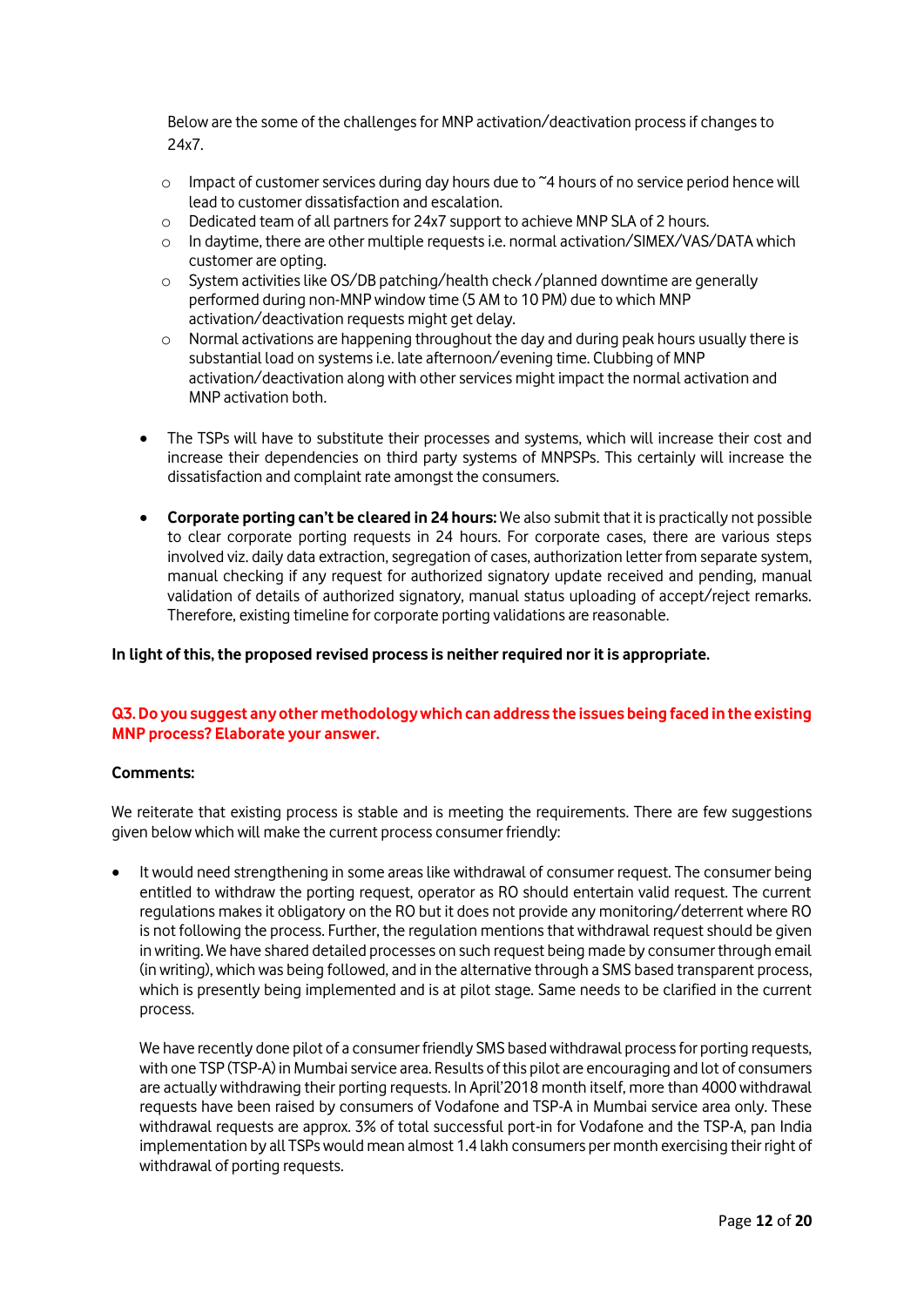**A two stage process i.e. from request for UPC generation till port out request and from that stage to actual port out, with a reasonable window in each stage for proper consideration by consumer is critical.** The cooling period has to be given to the consumer to think about the options. If such cooling period is not given then the consumer can be led to wrong choices.

- We have also suggested that the consumer interest on issues of age on network, can be addressed under the current process. In cases where consumer is not eligible even during the entire 15 day UPC validity (like age on network is 72 days on the date of UPC request), the same can be informed within few hours of receipt of UPC request. This information today is available to consumer only after he gets UPC and thereafter generating porting request through RO. This means today, the consumer has to purchase new connection/packs from RO first and then he will know his ineligibility on age on network ground.
- Consumer needs to know about UPC mismatch within a reasonable time and he should not be kept waiting for a period of say four days. We only submit that this concern can be addressed within the current process by rearranging the batch processing.

# **Q4. How can KYC information available with DO be verified during the MNP process to avoid fraudulent porting? Please elaborate.**

### **Comments:**

- UPC generation was introduced to ensure KYC information match to curb any fraudulent port-outs, allowing preliminary check between the subscriber and the DO.
- In case KYC match is prescribed than the same should be done under the current process at the time of porting request. The TSPs may have paper based or Aadhaar based information and they will inform MNPSP during porting request.
- Vodafone fully supports any process of matching the basic consumer information between RO and DO at the time of port out request. In this respect, we will only submit that there has been regulatory uncertainty to the industry and to the consumers on e-KYC process.
- Recently, UIDAI has mandated vide its circular dated 01.05.2018 that Aadhaar number should not be kept by TSPs and in its place, Virtual ID is required to be kept.

## **Q5. What are the challenges in implementing the proposed MNP processes / framework on the part of stakeholders' viz. TSP (as DO and RO) and MNPSP? Elaborate your answer.**

#### **Comments:**

As mentioned above in the preamble and response to Q.no. 1 to Q.no. 3, there are various challenges in the nature of consumer dissatisfaction, consumer interest not getting addressed, increase in dependencies, non-clarity on various issues like eKYC and CMS implementation/timeline, unnecessary increase in costs, increase in financial stress due to current investments in the existing systems becoming sunk and new investments required, real-time activation/deactivation constraints, UPC generation not on real time basis and at least six to nine month implementation timeline from the date of eKYC and CMS issues getting resolved considering all the factors.

In light of our comments to Q. no 1 and Q. no. 2, we are of the view that the current process is stable and is meeting the requirements and there is no need for the proposed revised MNP process.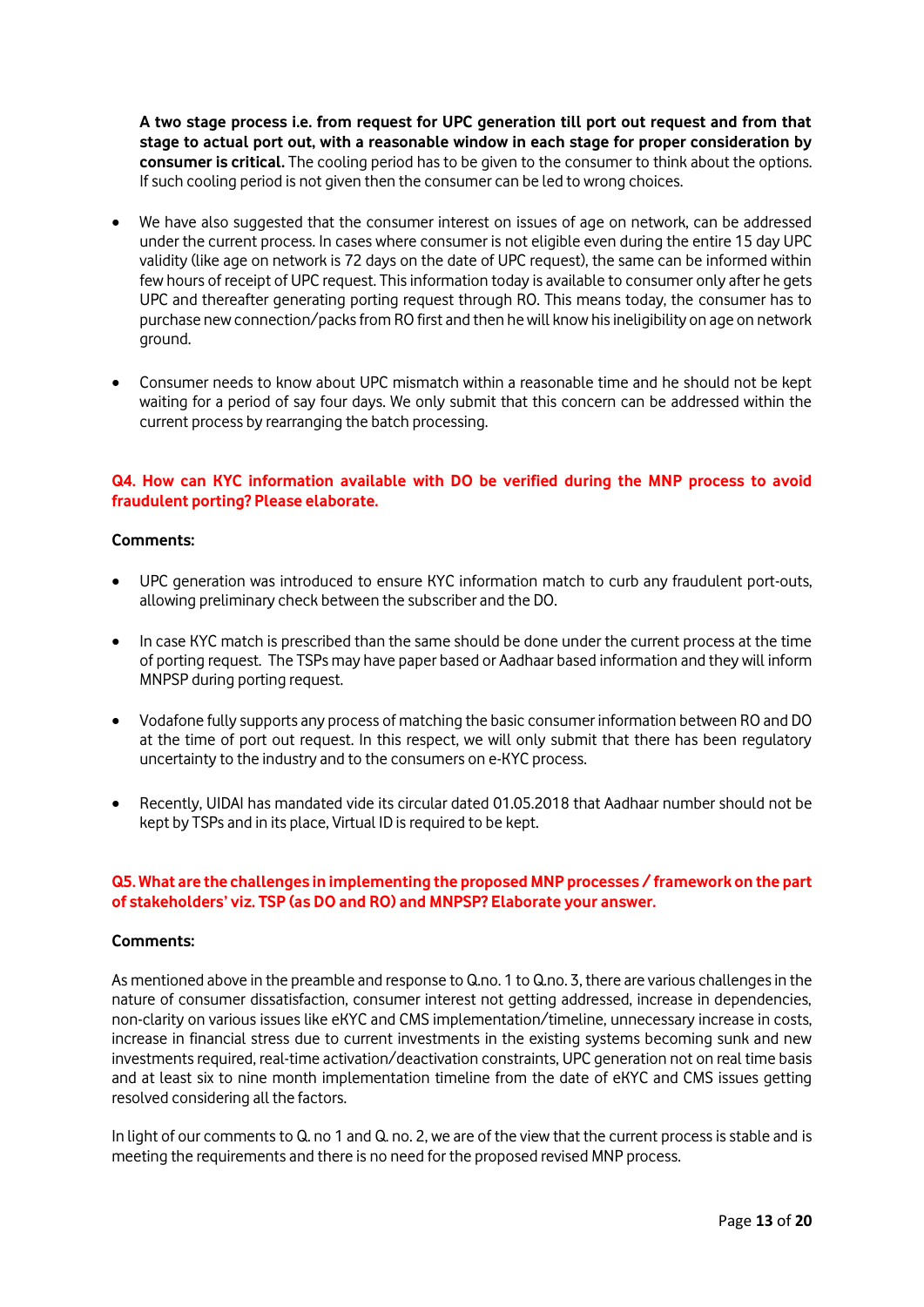## **Q6. Whether MNPSP should be compensated towards the cost of generation and delivery of UPC to the subscriber through SMS? If yes, what mechanism can be adopted?**

#### **Comments:**

- As recent as end January 2018, the per port transaction charges of MNPSP have been reduced from Rs 19 to Rs 4 based on their costs and rate of return. In our view, the per port transaction charge should have been much lower.
- The UPC generation is a separate transaction and cannot be linked with port transaction. As on date the consumer on paper is supposed to pay at the point of porting out i.e. Rs 4/-. Consumer pays one SMS cost for UPC request. Consumer is not being charged for UPC generation and delivery.
- It is a fact that the number of UPC generations are much higher than actual porting transactions. In the proposed process, the work done for UPC generation by MNPSPs and TSPs also will be much more than in present process.
- Thus, on apportionment of UPC generation cost of MNPSP under the proposed process, such cost of UPC generationwill be there which is not existing today. Further, since it is in response to a UPC request by a consumer that cost will have to be borne by the consumer.
- Today, for UPC generation the DO is providing free service to the consumer which will become a cost issue for consumer under the proposed process.
- The cost of porting transaction, which is a separate activity, will come down due to lesser work involved at that stage by MNPSP. Therefore, in our view, the per port transaction charge should come down from existing Rs 4/-. It may need to be further brought down, if number of porting transactions increase. We request that the costs of MNPSPs should be assessed frequently for the cost based assessment of per port transaction charge. The consultation paper is silent on the impact on number of porting transactions but that pre-assessment will become essential to determine the per unit consideration. This is because on the same subject TRAI has conducted a consultation.
- This complexity further shows that the proposed process is not reasonable and it will certainly burden the consumer. Since, the consumer has to bear the cost, it may also result in lesser attempts by consumers for UPC requests.

**Q7. What would be the appropriate mechanism to reinforce the accountability and role of MNPSP in the proposed scenario? And Q8. What could be the mandatory obligations on part of the MNPSP?**

#### **Comments:**

The MNPSP is only a clearing house for porting transactions. In our view, it has no role to play at the stage of UPC request and generation.

# **Q9. In the event of large scale disruption or sudden shutdown of network, what could be the appropriate alternative mechanism to ensure delivery of UPC and completion of porting process?**

#### **Comments:**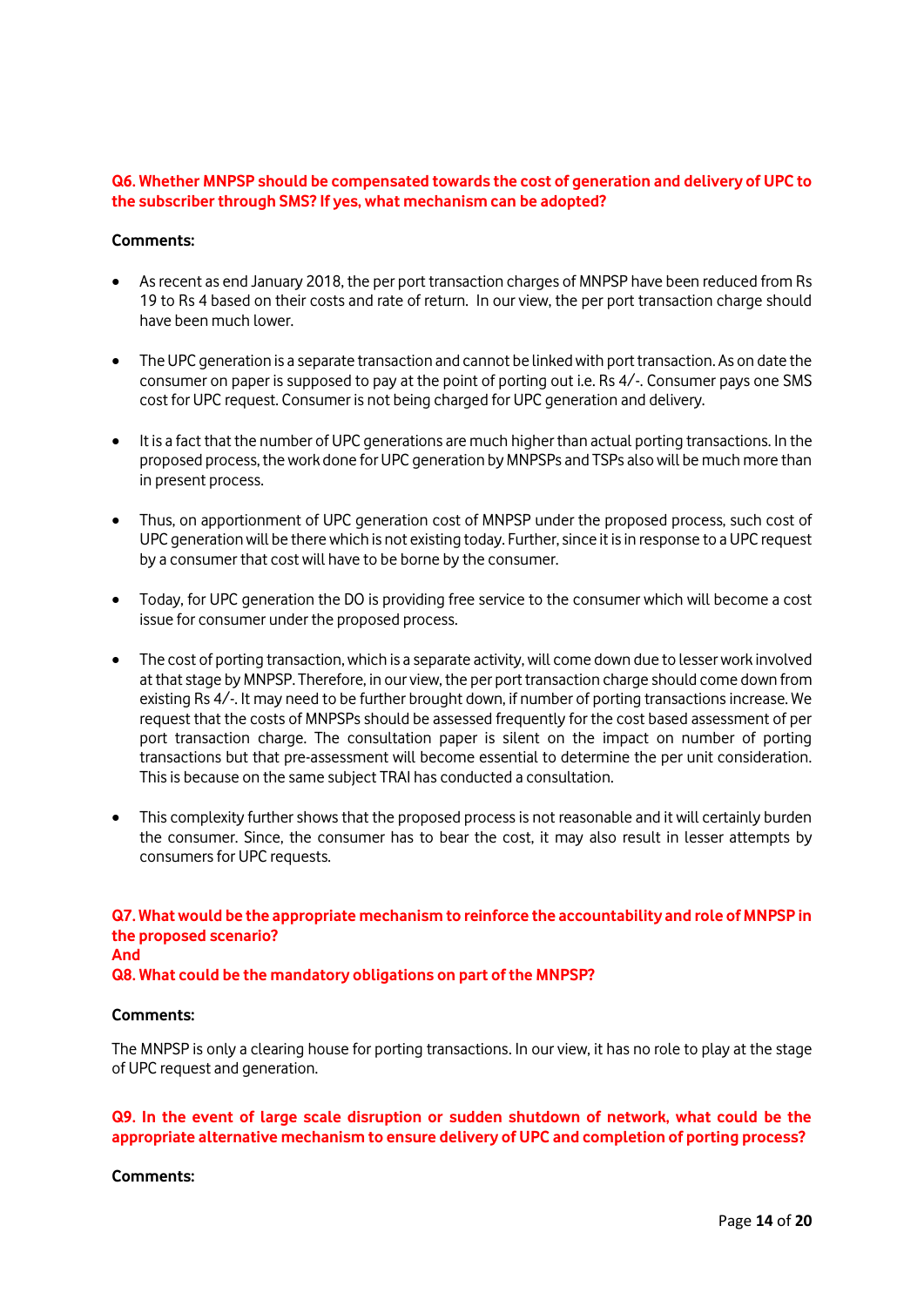There are provisions under license which obligates the TSPs for continuity of services and no shutdown without a mandatory notice period. These provisions need to be strictly enforced. Also, alternative mechanism of UPC generation, as opted by one of the TSP recently i.e. generation through website/IVR etc should be allowed by TRAI through amendment in regulation.

**Q10. (a) Do you agree with the process for transfer of the prepaid balance to the subscriber's account as described in the consultation paper? What changes do you envisage in licensing/ regulatory framework to enable the provision? Please elaborate your answer.** 

**(b) If the above process is not agreeable, please suggest alternate mechanism.** 

#### **and**

**Q11. What should be the regulatory requirements to monitor efficacy of the provision of transferring the unspent pre-paid balance? Please elaborate your answer.** 

## **Comments:**

We note in Clause 2.42 of the Consultation paper that Authority is of the view that purpose of refunding the prepaid balances to the subscribers in one or few special circumstances of porting can be addressed by issuing a Direction, however, there should be a permanent mechanism in place to safeguard the refund/ transfer of pre-paid balance of the subscriber, who has ported his mobile number under the normal circumstances too. The Consultation paper further states that keeping aside some threshold value of prepaid balance towards meeting additional administrative expenses for transfer of unspent balance, the balance amount can be transferred/ refunded to the subscriber.

In this regard, we submit that a prepaid consumer has various options available which he can choose depending upon his usage requirements which such consumer opts for at the time of purchasing the plan/voucher/STV, as the case maybe. Further, the pro rata non-consumed amount generally will be nominal and in many cases, is less than what could be the additional administrative expenses for such transfer. Therefore, in our preliminary view this maybe an exercise which overall be more costly and consumers actually may not, in most cases, be qualifying due to very low pro rata non-consumed amounts. If the view/assumption of the Authority is different, this area may need some examination on facts and data, which is presently not collated.

Para 2.38 of the consultation paper states that there is no provision in MNP regulation of balance amount of talk time in case of a prepaid subscriber. It seems that the consultation paper is confining the transfer of prepaid balance to only talk time. In consumers' interest, we would like to submit that the consumer has paid for services for usage and it would like to get refund for the pro rata period for the unspent amount, for all categories including STVs, Plan Vouchers, Combo vouchers and Top-up vouchers. Thus, if Authority is considering transfer of prepaid balance then it must include allsuch vouchersfor the pro rata benefit to the consumer. If such uniformity across all kind of vouchers is not given then, this aspect will give undue advantage to TSPs who are more into STVs/PVs. The process must ensure a level playing field to all the service providers and uniform benefit to all consumers of all TSPs. Further, any such segmented talk time refund will have an indirect bearing on the tariff constructs, which will take away the choice from consumers and will constrain TSPs also in their offerings. In light of this, we view it as a major issue which has various implications and should be deliberated separately.

**Q12. In the proposed scenario of reduced MNP timelines, should the validity of the UPC be reviewed? If yes, what should be the period of validity of UPC? Please elaborate your answer with justification**

#### **Comments:**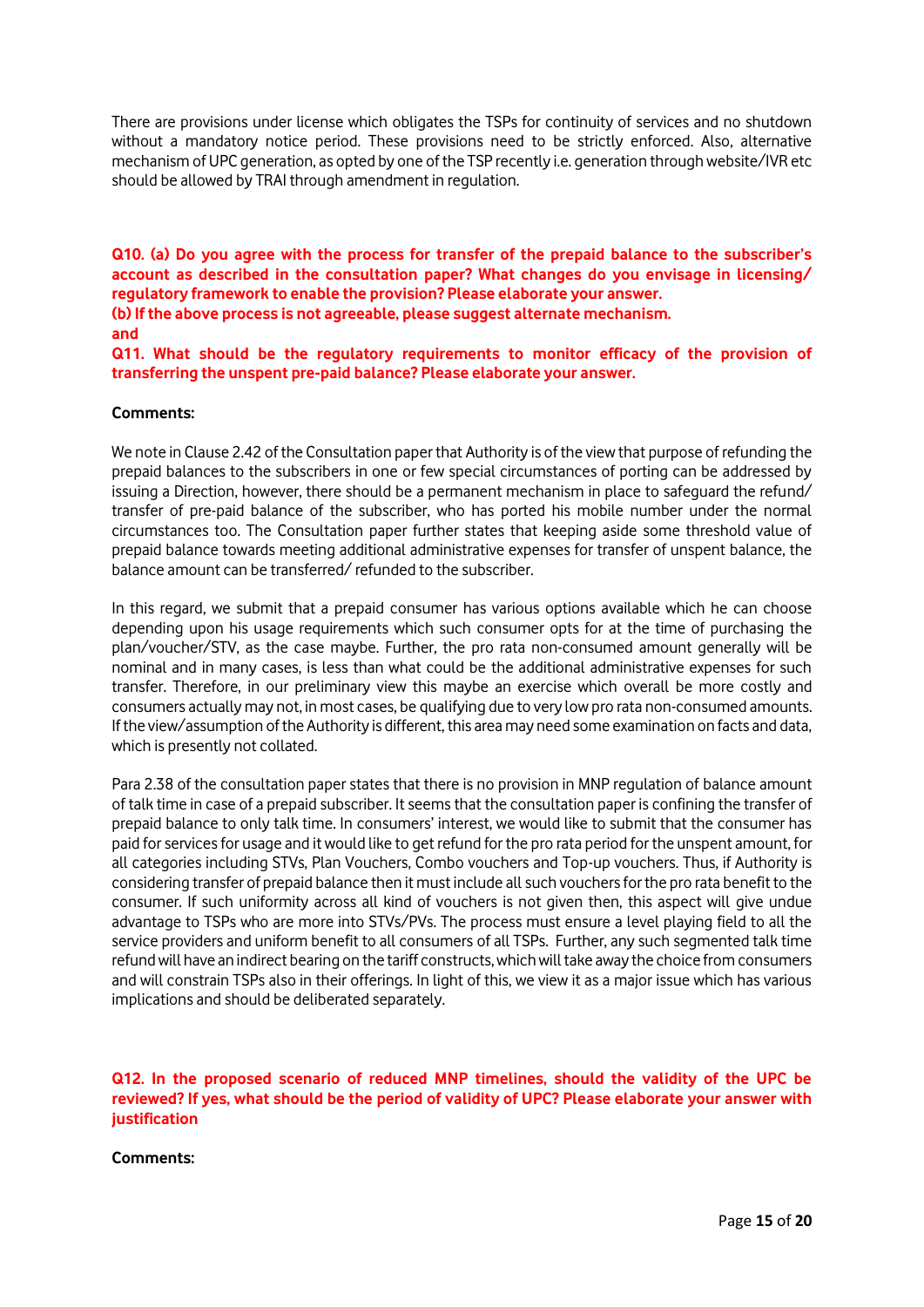As mentioned in our comments to Questions herein above, UPC request is at best is an indication that the consumer may be thinking of porting out but, it is completely different from generation of porting request. There is huge difference in number of UPC request and porting request which show that most consumers remain with their current service providers and the cooling period between the two events is therefore helpful by not forcing consumer into forced choices due to time pressure. We are therefore of the view that there is no need for reducing the validity of UPC. Any such measure on reducing the UPC validity will be against the consumer's interest and will increase the number of attempts for UPC generation by same consumer.

**Q13. Whether it would be appropriate to review the existing structure of UPC? Please elaborate your answer with justification.** 

#### **and**

**Q14. If you agree to above, does the proposed structure as discussed above adequately serve the purpose or would you suggest any other mechanism? Please elaborate your answer with justification.** 

#### **Comments:**

In our view, such structure for UPC should be prescribed which should cater to large number of UPC requests being generated by mass-level consumers due to disruption/closure of services by a TSPs.

The proposed process requires that information regarding status of subscriber, i.e. prepaid or postpaid, is to be shared with MNPSP at the initial stage, i.e. at the time of generation of UPC request. This information before the porting request being generated is commercially sensitive and not relevant for UPC generation. Therefore, we do not agree on affixing 'P' in UPC to identify consumer as postpaid. Such UPC structuring may lead to more case of UPC mismatch.

## **Q15. Should the provision of withdrawal of porting request be done away with in the revised MNP process? Please state your answer with justification.**

#### **Comments:**

We reiterate as follows:

- The consumer has a choice to select a new operator or to remain with the existing operator. This is fundamental right of the consumer. A reasonable period is therefore necessary after generation of port out request to consider withdrawal.
- The consultation paper acknowledges the above and states that the subscriber is entitled to withdraw the porting request within twenty four hours of making the request, by informing the RO in writing. It also acknowledges that the action of cancelling the porting request has to be initiated by the RO and the DO is not permitted to entertain such withdrawal requests, however, practically it looks lucrative on the part of RO to not to process the withdrawal request, since RO is interested in acquiring the new subscriber. It mentions that it has been reported that in many cases, the RO does not take any action on such requests even if the request is received well in time.
- It implies from the above that with consumer being entitled to withdraw the porting request, RO should act on the valid request given by consumer. The current regulations makes it obligatory on the RO but it does not provide any monitoring/deterrent where RO is not following the process. Further, the regulation mentions that withdrawal request should be given in writing. We have shared detailed processes on such request being made by consumer through email (in writing), which was being followed, and in the alternative through a SMS based transparent process, which is presently being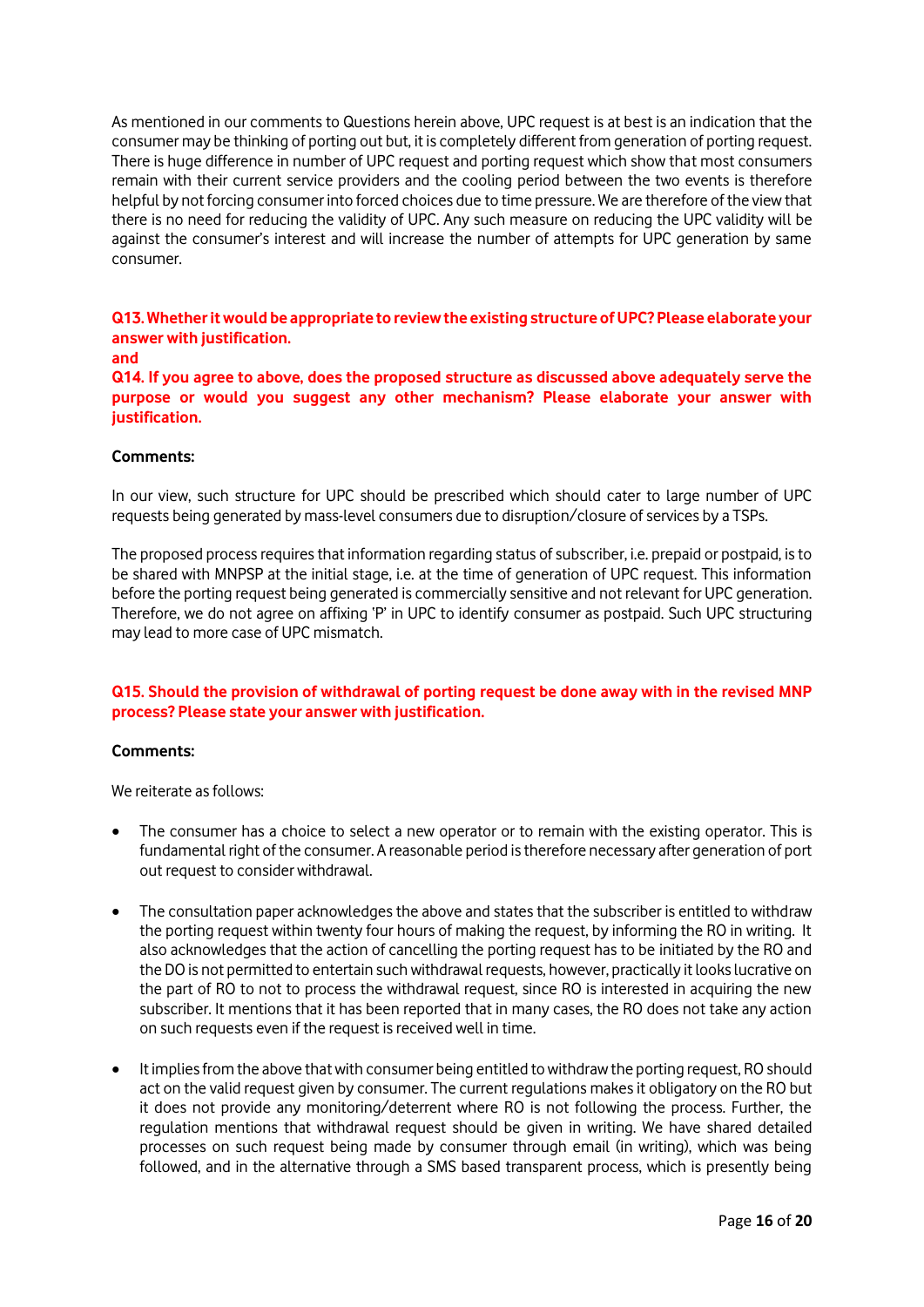implemented and is at pilot stage. However, we find no mention of these important issues in the consultation paper.

- The consultation paper, on the contrary, mentions that as per the information collected by TRAI, it appears that only few operators forward such withdrawal requests and rest of the operators process negligible number of withdrawal requests, with a proposition in clause 2.55 that there may not be need of withdrawal request.
- We respectfully submit that TRAI's proposition is contradictory to its own position that consumer is entitled to withdraw porting request. It is also incorrect to assume that it is only informed subscriber who is actually interested in porting his mobile number shall initiate porting request. The facts show a completely different picture.
- We have recently done pilot of a consumer friendly SMS based withdrawal process for porting requests, with one TSP (TSP-A) in Mumbai service area. Results of this pilot are encouraging and lot of consumers are actually withdrawing their porting requests. In April'2018 month itself, more than 4000 withdrawal requests have been raised by consumers of Vodafone and TSP-A in Mumbai service area only. These withdrawal requests are approx. 3% of total successful port-in for Vodafone and the TSP-A, pan India implementation by all TSPs would mean almost 1.4 lakh consumers per month exercising their right of withdrawal of porting requests.
- The proposed process in consultation paper is compressing the time period from the time of generation of UPC request to port out, ignoring that consumer has right to explore all the options. We reiterate that assumption that a request for UPC is a request to instantaneously port out to another operator, is a wrong assumption. It may be noted that there are very high number of cases where the consumer chooses to remain back with the same operator even after generation of UPC request and not even raising a porting request. **Thus a two stage process i.e. from request for UPC generation till port out request and from that stage to actual port out, with a reasonable window in each stage for proper consideration by consumer is critical.**
- The cooling period has to be given to the consumer to think about the options. If such cooling period is not given then the consumer can be led to wrong choices.
- The assumption in the consultation paper and the proposed compressed and unreasonable timeline is also against the fundamental rights of the operator to attempt to rightfully retain its own subscriber. This is one of the basic concern on the proposed process which denies legitimate right to consumer and to the operator. The consumer cannot be led to forced choices under time pressure.

## **Thus, withdrawal process is to be strengthened and not dropped from the porting process.**

Additional comments in this regard are as follows:

## **1. Less Number of Withdrawal requests due to user-unfriendly process:**

Para 2.15 of the consultation paper states that only few operators forward such withdrawal requests. In this regard, we would like to highlight that there are huge number of consumers who having being misled into the porting process, want a friendly and easy process to withdraw their porting requests. So far, the process for withdrawal was being subjectively defined by some TSPs acting as RO and expected consumers to reach out physically to their stores etc, thereby putting consumers to a cumbersome process such that they are not able to withdraw their porting requests.

In our interaction with consumers intending to port out of our network, we have got feedback from thousands of such consumers that they would like to exercise their right of withdrawing the porting requests but, this could not materialize due to inaction by some TSPs. Hence, it is this reason due to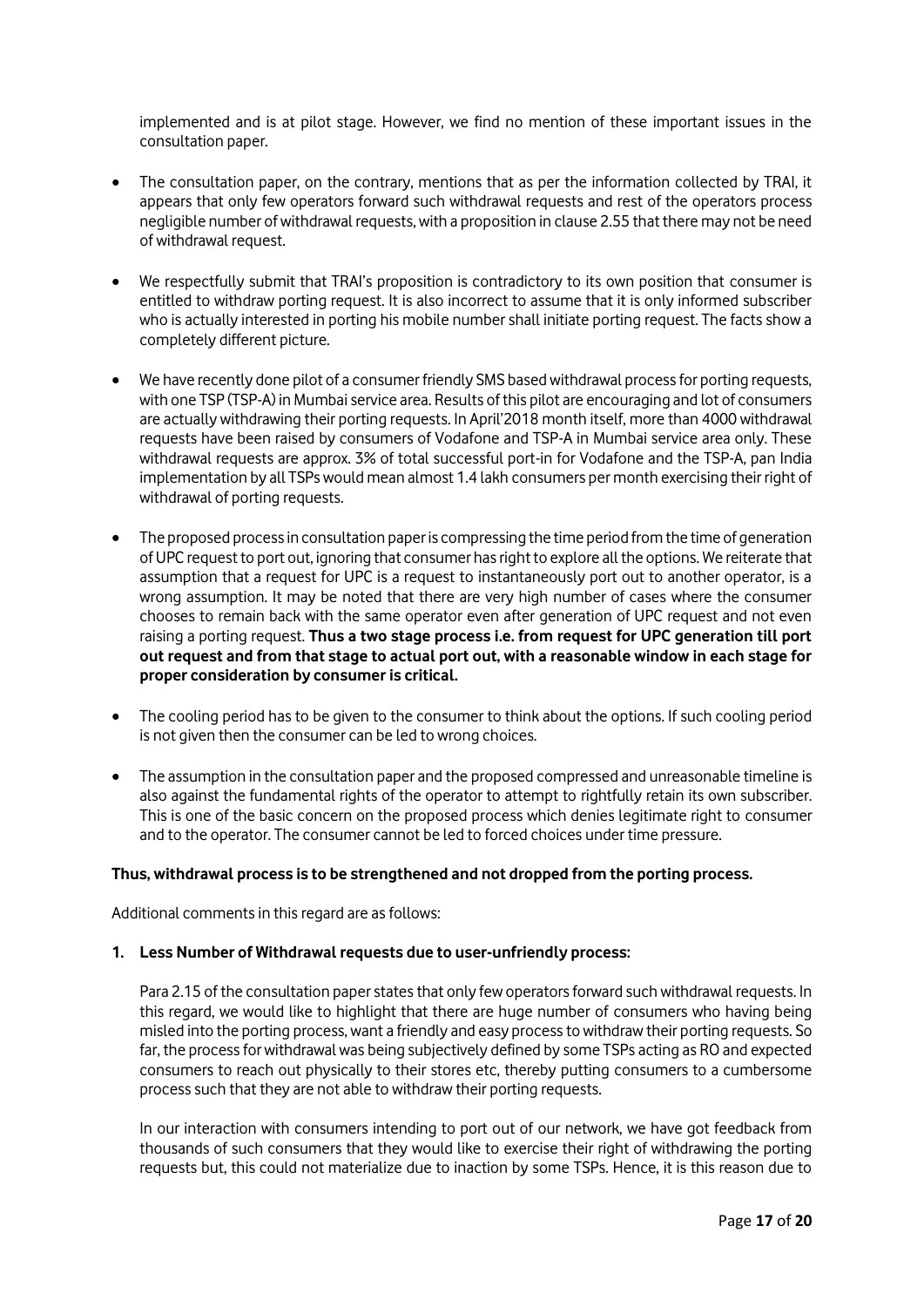which TRAI would have observed less number of withdrawal requests being processed whereas actual consumers wanting to withdraw and sent their written requests through easier mode (like email), would be in thousands.

## **2. Recent pilot of SMS based withdrawal process:**

To further provide more facts, we have recently done pilot of a consumer friendly, SMS based withdrawal process for porting requests, with one TSP (TSP-A) in Mumbai service area. Results of this pilot are encouraging and lot of consumers are actually withdrawing their porting requests. In April'2018 month itself, more than 4000 withdrawal requests have been raised by consumers, both for us and TSP-A.

Considering, these withdrawal requests in initial phase are approx. 3% of total successful port-in for us and the TSP-A, pan India implementation by all TSPs would mean almost 1.4 lakh consumers per month, exercising their right of withdrawal of porting requests. We shall be happy to provide further details about the said process, should TRAI desires so.

Considering above, we request TRAI to mandate all TSPs to implement user-friendly SMS based porting withdrawal process under either the existing provisions of the MNP Regulation or through amendment to the MNP Regulation.

# **3. Right of TSP to retain its consumers:**

It is right of any commercial entity including a TSP, to get an opportunity to be able to retain its consumers. Once a porting request is raised, reasonable time period of twenty four hours (existing provision) is required for us to make efforts of retaining our consumers. Further, retention of consumer through special offers and discounts is part of segmented offers and is a valid and proper commercial activity under prevailing regulatory framework.

Therefore, we most humbly request that the existing provision of twenty four hours for a consumer to raise withdrawal of porting request must be retained.

## **Q16. What additional changes do you envisage in the MNP regulations? Elaborate your suggestions.**

# **Comments:**

- It would need strengthening in some areas like withdrawal of consumer request. The consumer being entitled to withdraw the porting request, operator as RO should entertain valid request. The current regulations makes it obligatory on the RO but it does not provide any monitoring/deterrent where RO is not following the process. Further, the regulation mentions that withdrawal request should be given in writing. We have shared detailed processes on such request being made by consumer through email (in writing), which was being followed, and in the alternative through a SMS based transparent process, which is presently being implemented and is at pilot stage. Same needs to be clarified in the current process.
- We have also suggested that the consumer interest on issues of age on network, can be addressed under the current process. In cases where consumer is not eligible even during the entire 15 day UPC validity (like age on network is 72 days on the date of UPC request), the same can be informed within few hours of receipt of UPC request. This information today is available to consumer only after he gets UPC and thereafter generating porting request through RO. This means today, the consumer has to purchase new connection/packs from RO first and then he will know his ineligibility on age on network ground.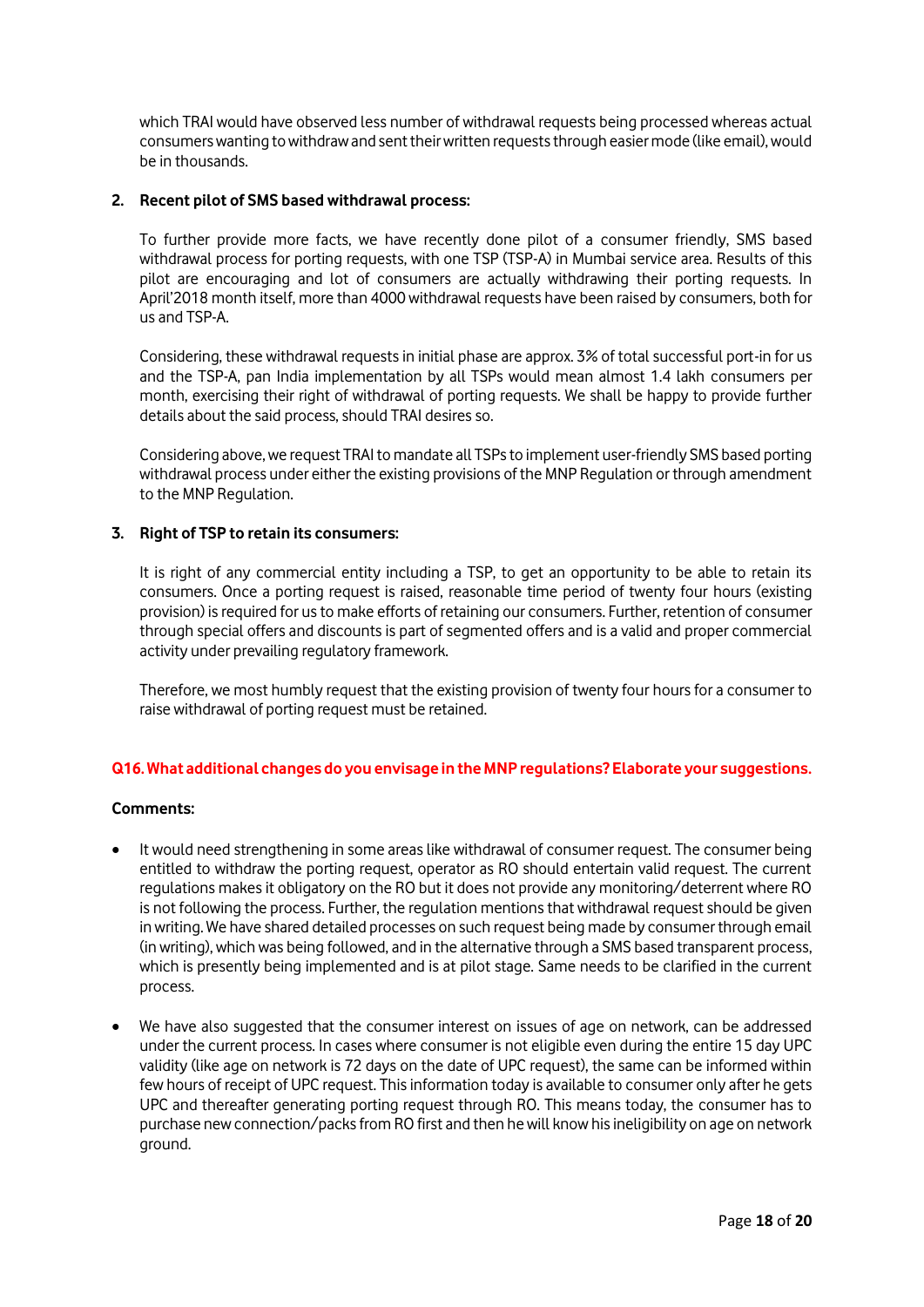Consumer needs to know about UPC mismatch within a reasonable time and he should not be kept waiting for a period of say four days. We only submit that this concern can be addressed within the current process by rearranging the batch processing.

# **Q17. Due to the difficulty envisaged, should the subscriber be allowed to reconnect his mobile number even after number return process is initiated? If yes, what could be the criteria? Please elaborate suitable method.**

### **Comments:**

### **NPD – Disconnections in 30 Days as per MNP regulations**:

We have many consumers who are willing to/make payments even after 30 Days. In this case if we do not have provision for same, it is very harsh on consumer that Number is disconnected & returned to MCH. The consumer is without his number & services too.

We propose the below process which is in line with the MNP regulations & consumer centric too:

**Current Process** – From the date of NPD request raised by DO, below dunning process is followed

- a)  $15<sub>th</sub>$  day  $-$  OG barring
- b) 30th day –Disconnection
- c) Communication is sent to MCH that the number will be returned to original operator after 60 days

**Proposed process** – From the date of NPD request raised by DO, below dunning process is followed

- a)  $15<sub>th</sub>$  day OG barring
- b)  $30<sub>th</sub>$  day Temporary disconnection
- c) Communication to be sent to MCH that the number will be returned to original operator after 60 days.
- d) Within next 30 days from temporary disconnection, if Consumer clears outstanding and produces relevant proofs to the RO, the number should be reconnected and communication to be sent to MCH about Number reconnection and number return process aborted.

#### **E.G. of the above proposed process with dates:**

- a)  $1<sub>st</sub> Aug Request raised through MCH as AIRTEL payment pending$
- b)  $15<sub>th</sub> Aug OG Barring$
- c)  $30<sub>Th</sub> Aug-Temporary disconnection$
- d) If consumer submits relevant proofs of having cleared Outstanding by  $30<sub>th</sub>$  September, the number will be reconnected and communication will be sent to MCH about Number reconnection and number return process aborted.

**Q18. Should the MNPSPs be allowed to charge for the ancillary services such as number return and bulk database download by TSPs? Please provide your comments with justifications.**